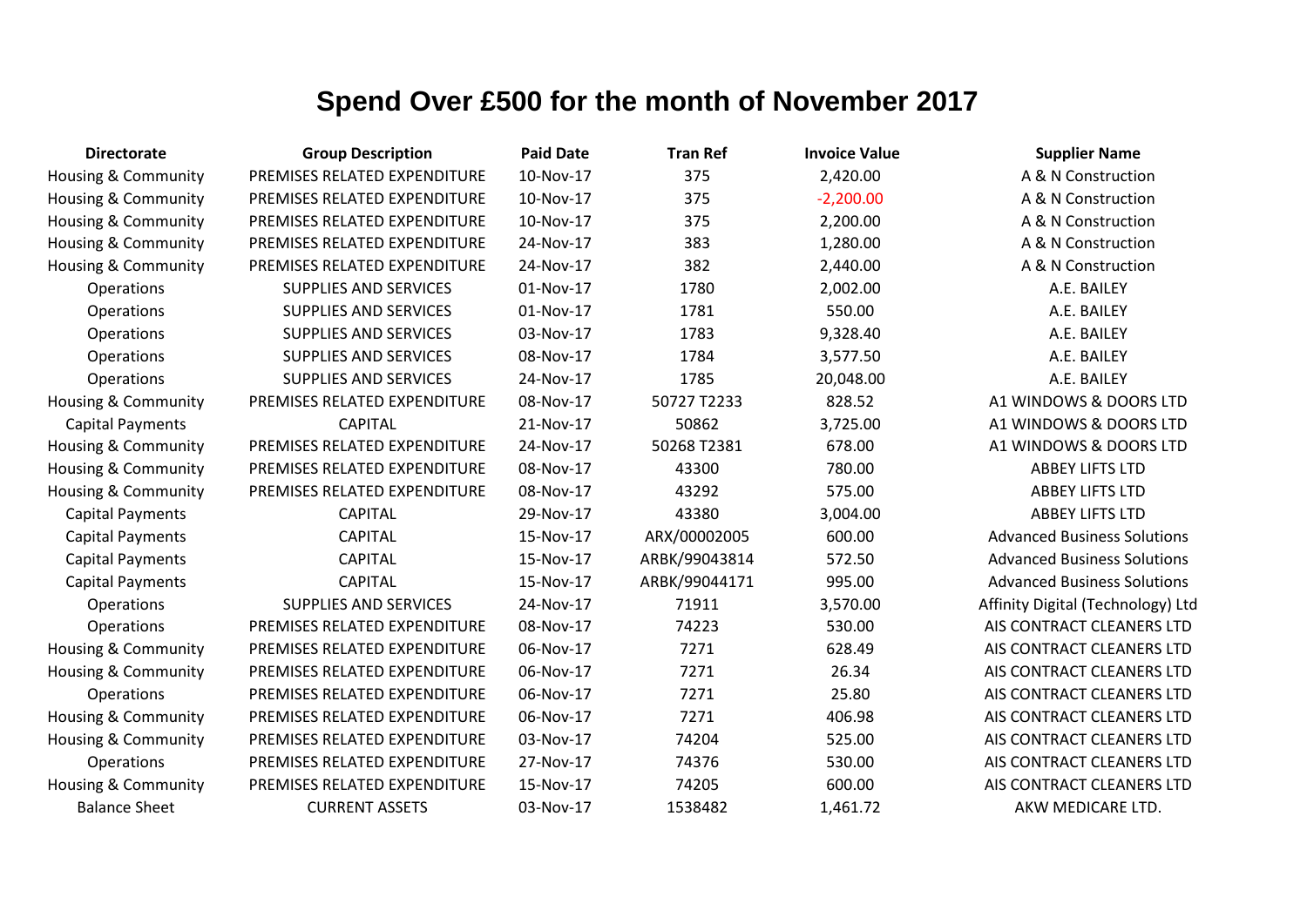| <b>Directorate</b>             | <b>Group Description</b>     | <b>Paid Date</b> | <b>Tran Ref</b>     | <b>Invoice Value</b> | <b>Supplier Name</b>                       |
|--------------------------------|------------------------------|------------------|---------------------|----------------------|--------------------------------------------|
| Growth & Development           | <b>SUPPLIES AND SERVICES</b> | 24-Nov-17        | 1715                | 74.00                | <b>AMICI Choir</b>                         |
| Growth & Development           | <b>SUPPLIES AND SERVICES</b> | 24-Nov-17        | 1715                | 1,596.00             | <b>AMICI Choir</b>                         |
| <b>Housing &amp; Community</b> | PREMISES RELATED EXPENDITURE | 15-Nov-17        | 132B                | 775.00               | <b>Andy Stewart</b>                        |
| Operations                     | <b>SUPPLIES AND SERVICES</b> | 15-Nov-17        | 2018606             | 255.00               | <b>ANV Measurement Systems</b>             |
| Operations                     | <b>SUPPLIES AND SERVICES</b> | 15-Nov-17        | 2018606             | 255.00               | <b>ANV Measurement Systems</b>             |
| Operations                     | <b>SUPPLIES AND SERVICES</b> | 15-Nov-17        | 2018606             | 30.00                | <b>ANV Measurement Systems</b>             |
| Operations                     | <b>SUPPLIES AND SERVICES</b> | 15-Nov-17        | 2018606             | 75.00                | <b>ANV Measurement Systems</b>             |
| Operations                     | <b>SUPPLIES AND SERVICES</b> | 06-Nov-17        | 111316              | 1,200.00             | Arboricare Ltd                             |
| Operations                     | <b>SUPPLIES AND SERVICES</b> | 06-Nov-17        | 111334              | 850.00               | Arboricare Ltd                             |
| <b>Cost of Services</b>        | <b>TRANSFER PAYMENTS</b>     | 02-Nov-17        | 2112017             | 150,000.00           | Arc                                        |
| <b>Housing &amp; Community</b> | <b>SUPPLIES AND SERVICES</b> | 10-Nov-17        | 16228               | 3,500.00             | ARK REMOVALS AND STORAGE LIMITED           |
| Operations                     | <b>SUPPLIES AND SERVICES</b> | 03-Nov-17        | ACF1689             | 7,004.28             | ARLINGCLOSE LTD                            |
| Growth & Development           | <b>SUPPLIES AND SERVICES</b> | 08-Nov-17        | 31102017            | 2,012.40             | <b>ASHFORDS</b>                            |
| <b>Capital Payments</b>        | <b>CAPITAL</b>               | 21-Nov-17        | 5979                | 31,944.00            | <b>Automatic Fire Control Ltd</b>          |
| Operations                     | <b>SUPPLIES AND SERVICES</b> | 10-Nov-17        | 112738              | 558.00               | <b>AWP Services Ltd</b>                    |
| Operations                     | PREMISES RELATED EXPENDITURE | 22-Nov-17        | 101275              | 1,270.81             | <b>Barriers Direct</b>                     |
| Operations                     | PREMISES RELATED EXPENDITURE | 22-Nov-17        | 101275              | 539.10               | <b>Barriers Direct</b>                     |
| <b>Housing &amp; Community</b> | PREMISES RELATED EXPENDITURE | 01-Nov-17        | 2589                | 510.00               | Bay Air Conditioning & Refrigeratio        |
| Operations                     | <b>SUPPLIES AND SERVICES</b> | 21-Nov-17        | 443612              | 909.00               | Bemrose Booth Ltd                          |
| <b>Corporate Management</b>    | <b>SUPPLIES AND SERVICES</b> | 22-Nov-17        | 31242               | 3,150.00             | Berrys Coaches Ltd                         |
| Growth & Development           | <b>SUPPLIES AND SERVICES</b> | 22-Nov-17        | 32677               | 2,891.10             | <b>Berrys Coaches Ltd</b>                  |
| Operations                     | <b>TRANSFER PAYMENTS</b>     | 03-Nov-17        | <b>GRANT</b>        | 2,020.00             | <b>BISHOPS HULL PARISH COUNCIL</b>         |
| and non-Specific Grant Inco    | BELOW NET COST OF SERVICES   | 13-Nov-17        | <b>CIL 2017</b>     | 64,912.73            | <b>BISHOPS HULL PARISH COUNCIL</b>         |
| Operations                     | <b>TRANSFER PAYMENTS</b>     | 06-Nov-17        | <b>BURIAL GRANT</b> | 594.00               | Bishops Lydeard & Cothelstone Paris        |
| Cost of Services               | <b>SUPPLIES AND SERVICES</b> | 08-Nov-17        | 6882                | 43,103.00            | <b>Bloom Procurement Services Limited</b>  |
| Operations                     | <b>SUPPLIES AND SERVICES</b> | 21-Nov-17        | 7065                | 9,792.00             | <b>Bloom Procurement Services Limited</b>  |
| Cost of Services               | <b>SUPPLIES AND SERVICES</b> | 21-Nov-17        | 7065                | 2,397.95             | <b>Bloom Procurement Services Limited</b>  |
| Operations                     | <b>SUPPLIES AND SERVICES</b> | 22-Nov-17        | <b>UKINV-013367</b> | 1,000.00             | <b>Bottomline Technologies Limited</b>     |
| Operations                     | <b>SUPPLIES AND SERVICES</b> | 29-Nov-17        | 66190838            | 676.31               | <b>BRADFORDS BUILDING SUPPLIES LIMITED</b> |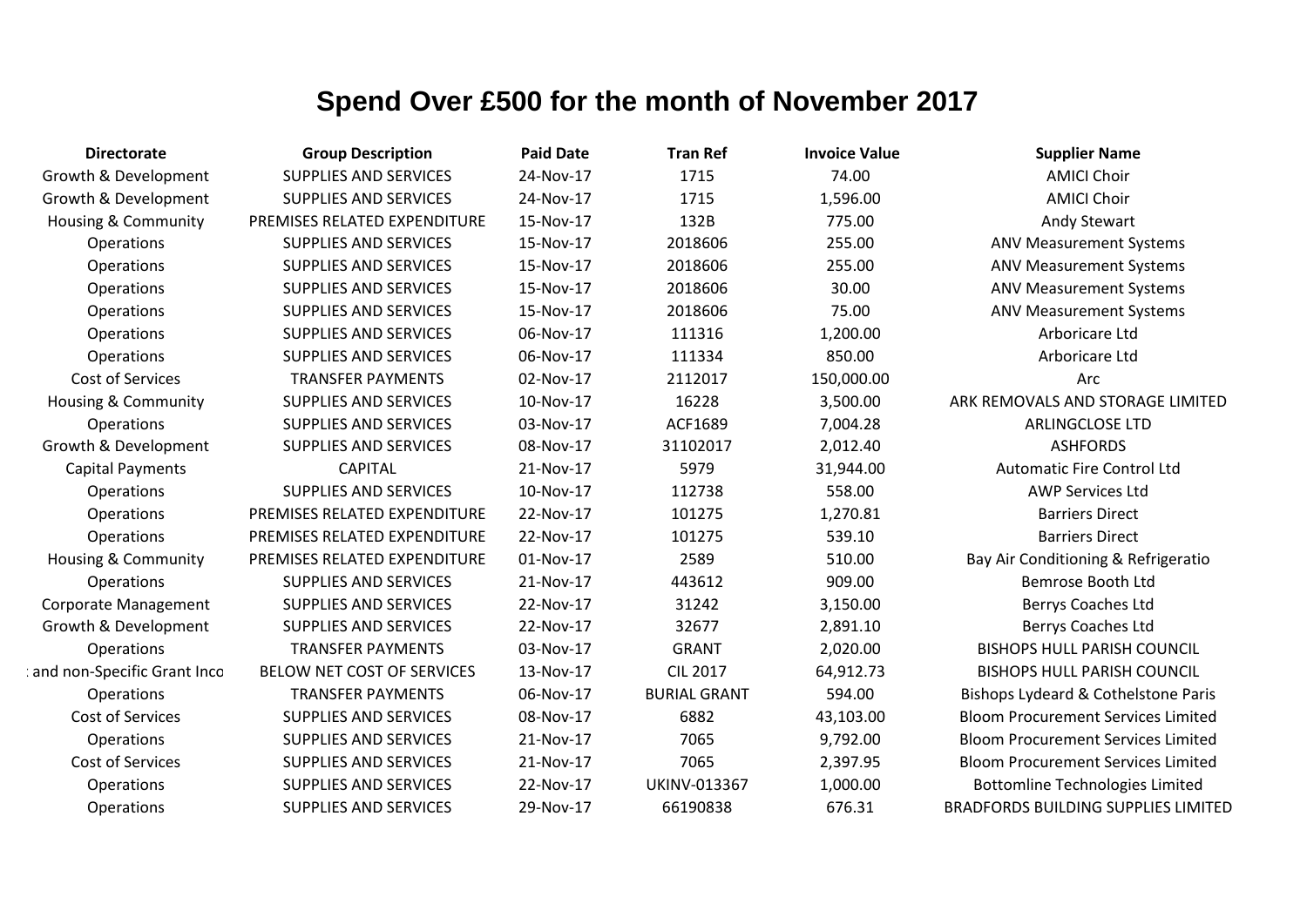| <b>Directorate</b>             | <b>Group Description</b>     | <b>Paid Date</b> | <b>Tran Ref</b>      | <b>Invoice Value</b> | <b>Supplier Name</b>                       |
|--------------------------------|------------------------------|------------------|----------------------|----------------------|--------------------------------------------|
| <b>Housing &amp; Community</b> | <b>SUPPLIES AND SERVICES</b> | 29-Nov-17        | 66273678             | 746.28               | <b>BRADFORDS BUILDING SUPPLIES LIMITED</b> |
| Cost of Services               | <b>SUPPLIES AND SERVICES</b> | 21-Nov-17        | SI/102979            | 92.51                | Bridgwater & Taunton College               |
| Cost of Services               | <b>SUPPLIES AND SERVICES</b> | 21-Nov-17        | SI/102979            | 469.89               | Bridgwater & Taunton College               |
| Housing & Community            | PREMISES RELATED EXPENDITURE | 22-Nov-17        | 2.03087E+12          | 888.94               | <b>Bristol Wessex Water</b>                |
| Operations                     | PREMISES RELATED EXPENDITURE | 29-Nov-17        | 993198085            | 1,054.46             | <b>British Gas Business (Electric)</b>     |
| Operations                     | PREMISES RELATED EXPENDITURE | 29-Nov-17        | 993198106            | 823.06               | <b>British Gas Business (Electric)</b>     |
| Housing & Community            | PREMISES RELATED EXPENDITURE | 30-Nov-17        | 993198114            | 527.72               | <b>British Gas Business (Electric)</b>     |
| Operations                     | <b>SUPPLIES AND SERVICES</b> | 22-Nov-17        | 48548                | 875.00               | <b>British Parking Association</b>         |
| <b>Housing &amp; Community</b> | <b>SUPPLIES AND SERVICES</b> | 10-Nov-17        | IN-74558-1           | 962.00               | <b>Building Recruitment Company Ltd</b>    |
| <b>Housing &amp; Community</b> | <b>EMPLOYEES</b>             | 08-Nov-17        | IN-74314-1           | 540.50               | <b>Building Recruitment Company Ltd</b>    |
| Housing & Community            | <b>EMPLOYEES</b>             | 08-Nov-17        | IN-74315-1           | 962.00               | <b>Building Recruitment Company Ltd</b>    |
| Housing & Community            | <b>SUPPLIES AND SERVICES</b> | 15-Nov-17        | 305160               | 1,194.00             | <b>Capsticks Solicitors LLP</b>            |
| <b>Housing &amp; Community</b> | <b>EMPLOYEES</b>             | 21-Nov-17        | 2452/0917            | 750.00               | <b>Carol Carpenter Training Ltd</b>        |
| <b>Housing &amp; Community</b> | <b>EMPLOYEES</b>             | 21-Nov-17        | 2452/0917            | 375.00               | <b>Carol Carpenter Training Ltd</b>        |
| Cost of Services               | <b>EMPLOYEES</b>             | 21-Nov-17        | 2452/0917            | 375.00               | <b>Carol Carpenter Training Ltd</b>        |
| Cost of Services               | <b>EMPLOYEES</b>             | 22-Nov-17        | 2459/1017            | 7,500.00             | <b>Carol Carpenter Training Ltd</b>        |
| Cost of Services               | <b>EMPLOYEES</b>             | 21-Nov-17        | 2451/0917            | 4,112.50             | <b>Carol Carpenter Training Ltd</b>        |
| Cost of Services               | <b>EMPLOYEES</b>             | 21-Nov-17        | 2451/0917            | 387.50               | <b>Carol Carpenter Training Ltd</b>        |
| <b>Balance Sheet</b>           | <b>CURRENT ASSETS</b>        | 03-Nov-17        | 9901/01882861        | 601.13               | <b>Ceramic Tile Distributors</b>           |
| and non-Specific Grant Inco    | BELOW NET COST OF SERVICES   | 13-Nov-17        | <b>CIL 2017</b>      | 3,579.00             | <b>CHEDDON FITZPAINE PARISH COUNCIL</b>    |
| Operations                     | <b>TRANSFER PAYMENTS</b>     | 01-Nov-17        | <b>BURIAL GRANT</b>  | 800.00               | <b>CHIPSTABLE PARISH COUNCIL</b>           |
| and non-Specific Grant Inco    | BELOW NET COST OF SERVICES   | 13-Nov-17        | <b>CIL 2017</b>      | 543.75               | <b>CHIPSTABLE PARISH COUNCIL</b>           |
| Operations                     | <b>TRANSFER PAYMENTS</b>     | 01-Nov-17        | <b>BURIAL GRANT</b>  | 535.00               | <b>Churchstanton Parish Council</b>        |
| Operations                     | <b>TRANSFER PAYMENTS</b>     | 03-Nov-17        | <b>PLAYING FIELD</b> | 520.00               | <b>Churchstanton Parish Council</b>        |
| <b>Balance Sheet</b>           | <b>CURRENT ASSETS</b>        | 03-Nov-17        | TAU/169336           | 701.63               | <b>City Electrical Factors Ltd</b>         |
| <b>Balance Sheet</b>           | <b>CURRENT ASSETS</b>        | 21-Nov-17        | TAU/170485           | 942.21               | <b>City Electrical Factors Ltd</b>         |
| <b>Balance Sheet</b>           | <b>CURRENT ASSETS</b>        | 30-Nov-17        | TAU/170889           | 1,238.14             | <b>City Electrical Factors Ltd</b>         |
| Operations                     | <b>SUPPLIES AND SERVICES</b> | 03-Nov-17        | C/RB158077           | 4,815.00             | <b>CIVICA UK LTD</b>                       |
| Operations                     | <b>SUPPLIES AND SERVICES</b> | 21-Nov-17        | C/RB158912           | 6,241.07             | <b>CIVICA UK LTD</b>                       |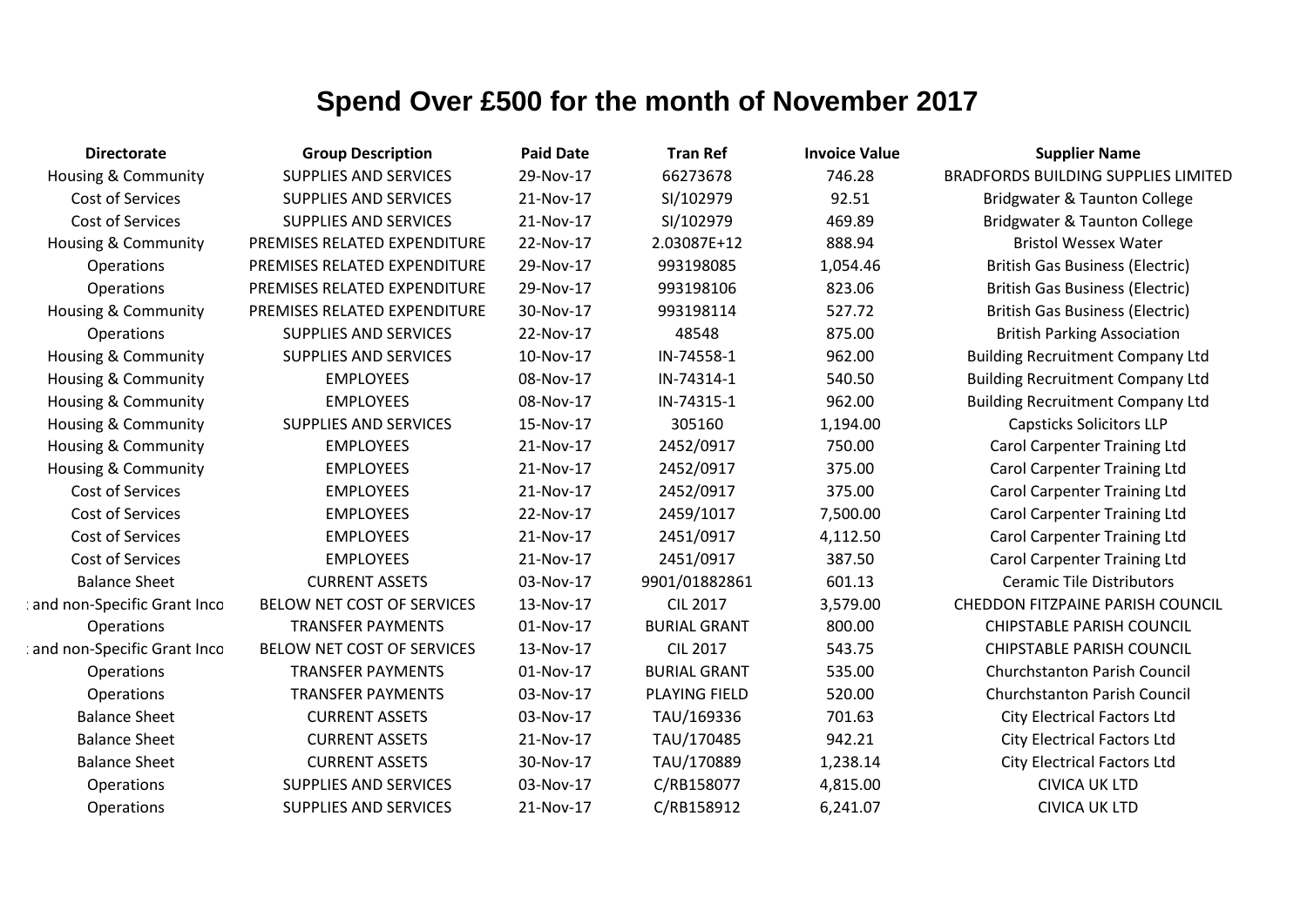| <b>Directorate</b>             | <b>Group Description</b>      | <b>Paid Date</b> | <b>Tran Ref</b>      | <b>Invoice Value</b> | <b>Supplier Name</b>                  |
|--------------------------------|-------------------------------|------------------|----------------------|----------------------|---------------------------------------|
| Operations                     | <b>SUPPLIES AND SERVICES</b>  | 10-Nov-17        | <b>EPRF 662</b>      | 8,121.50             | <b>College Way Surgery</b>            |
| Operations                     | <b>TRANSFER PAYMENTS</b>      | 03-Nov-17        | PLAYING FIELD        | 1,800.00             | <b>Comeytrowe Parish Council</b>      |
| and non-Specific Grant Inco    | BELOW NET COST OF SERVICES    | 13-Nov-17        | <b>CIL 2017</b>      | 1,355.28             | <b>Comeytrowe Parish Council</b>      |
| <b>Housing &amp; Community</b> | PREMISES RELATED EXPENDITURE  | 03-Nov-17        | 151296               | 588.00               | <b>COOMBER SECURITY SYSTEMS LTD</b>   |
| Housing & Community            | <b>SUPPLIES AND SERVICES</b>  | 10-Nov-17        | 152282               | 1,500.00             | <b>COOMBER SECURITY SYSTEMS LTD</b>   |
| Operations                     | <b>EMPLOYEES</b>              | 13-Nov-17        | 486358               | 560.98               | <b>Cordant People</b>                 |
| Operations                     | <b>EMPLOYEES</b>              | 13-Nov-17        | 486357               | 555.07               | <b>Cordant People</b>                 |
| Operations                     | <b>EMPLOYEES</b>              | 06-Nov-17        | 484875               | 549.17               | <b>Cordant People</b>                 |
| Operations                     | <b>EMPLOYEES</b>              | 06-Nov-17        | 484877               | 519.64               | <b>Cordant People</b>                 |
| Operations                     | <b>EMPLOYEES</b>              | 21-Nov-17        | 487995               | 555.07               | <b>Cordant People</b>                 |
| Operations                     | <b>EMPLOYEES</b>              | 21-Nov-17        | 487996               | 560.98               | <b>Cordant People</b>                 |
| Operations                     | PREMISES RELATED EXPENDITURE  | 06-Nov-17        | 12449432             | 521.04               | <b>CORONA ENERGY RETAIL 4 LTD</b>     |
| Operations                     | PREMISES RELATED EXPENDITURE  | 21-Nov-17        | 12449558             | 2,246.18             | <b>CORONA ENERGY RETAIL 4 LTD</b>     |
| and non-Specific Grant Inco    | BELOW NET COST OF SERVICES    | 13-Nov-17        | <b>CIL 2017</b>      | 14,067.32            | <b>Cotford St Luke Parish Council</b> |
| Operations                     | <b>TRANSFER PAYMENTS</b>      | 03-Nov-17        | <b>PLAYING FIELD</b> | 1,840.00             | Creech St Michael Parish Council      |
| and non-Specific Grant Inco    | BELOW NET COST OF SERVICES    | 13-Nov-17        | <b>CIL 2017</b>      | 2,664.98             | Creech St Michael Parish Council      |
| Cost of Services               | <b>SUPPLIES AND SERVICES</b>  | 29-Nov-17        | TDBC005              | 2,100.00             | <b>CS Solutions Ltd</b>               |
| <b>Capital Payments</b>        | <b>CAPITAL</b>                | 22-Nov-17        | 65598                | 48,477.85            | D R Jones (Yeovil) Ltd                |
| Housing & Community            | PREMISES RELATED EXPENDITURE  | 01-Nov-17        | SI131724             | 756.00               | Dale Power Solutions Ltd              |
| Operations                     | <b>SUPPLIES AND SERVICES</b>  | 21-Nov-17        | 17028                | 975.00               | Denis & Ian Pearce                    |
| <b>Housing &amp; Community</b> | <b>EMPLOYEES</b>              | 03-Nov-17        | 476670               | 1,620.00             | Deverell Smith Limited                |
| Housing & Community            | <b>EMPLOYEES</b>              | 10-Nov-17        | 476726               | 1,620.00             | Deverell Smith Limited                |
| <b>Housing &amp; Community</b> | <b>EMPLOYEES</b>              | 24-Nov-17        | 476827               | 1,800.00             | Deverell Smith Limited                |
| <b>Housing &amp; Community</b> | <b>EMPLOYEES</b>              | 21-Nov-17        | 476776               | 1,005.00             | Deverell Smith Limited                |
| <b>Housing &amp; Community</b> | <b>EMPLOYEES</b>              | 21-Nov-17        | 476776               | 795.00               | Deverell Smith Limited                |
| Operations                     | TRANSPORT RELATED EXPENDITURE | 21-Nov-17        | 2128133              | 663.49               | Devon Garden Machinery                |
| Operations                     | TRANSPORT RELATED EXPENDITURE | 21-Nov-17        | 2128200              | 680.84               | Devon Garden Machinery                |
| <b>Balance Sheet</b>           | <b>CURRENT ASSETS</b>         | 24-Nov-17        | 1710/16110           | 1,199.50             | DEVONDALE ELECTRICAL DISTRIBUTORS L   |
| <b>Balance Sheet</b>           | <b>CURRENT ASSETS</b>         | 24-Nov-17        | 1710/20424           | 570.00               | DEVONDALE ELECTRICAL DISTRIBUTORS L   |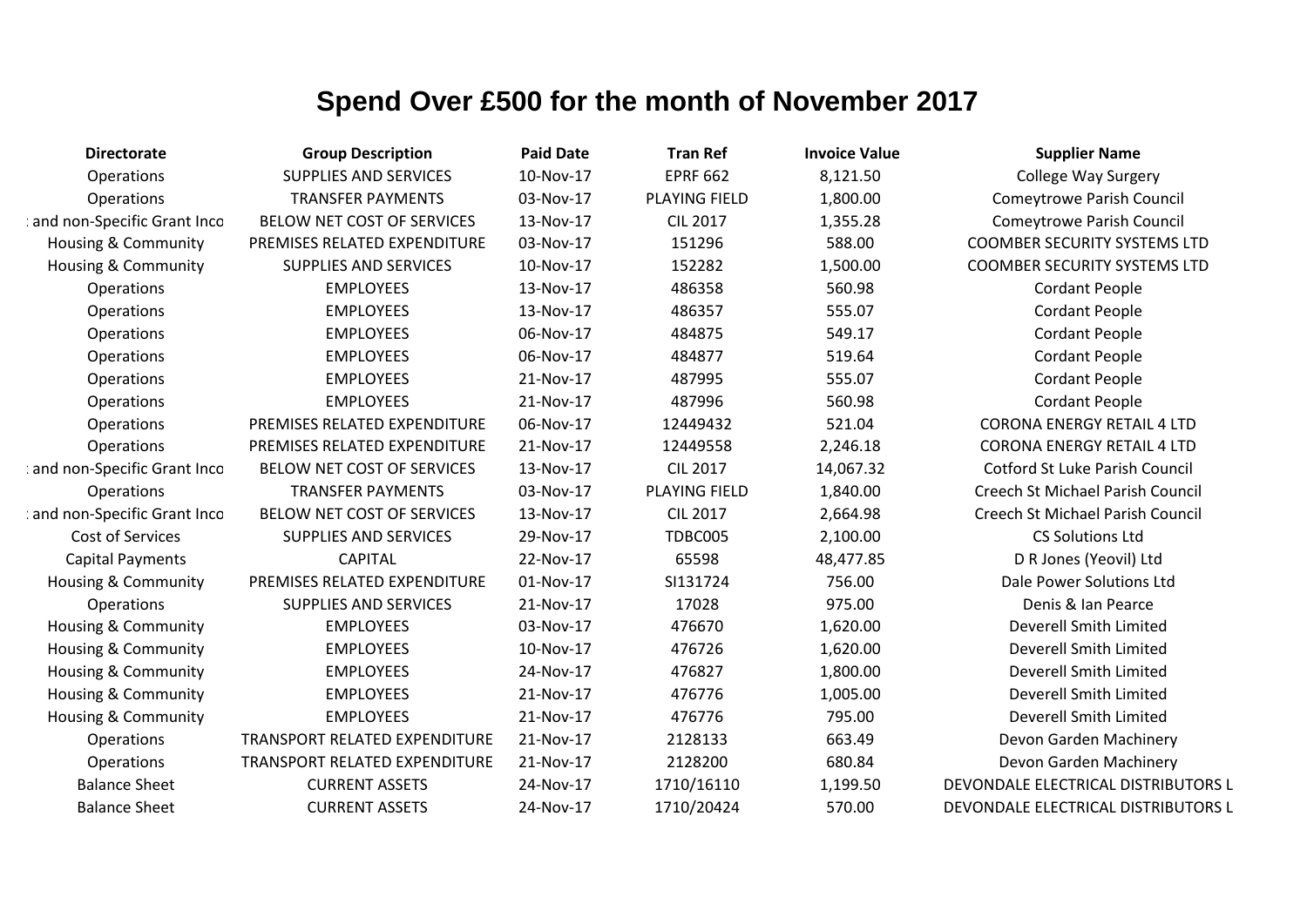| <b>Directorate</b>             | <b>Group Description</b>     | <b>Paid Date</b> | <b>Tran Ref</b> | <b>Invoice Value</b> | <b>Supplier Name</b>                   |
|--------------------------------|------------------------------|------------------|-----------------|----------------------|----------------------------------------|
| Operations                     | <b>EMPLOYEES</b>             | 21-Nov-17        | 841438          | 649.60               | <b>Dillington Advertising</b>          |
| Growth & Development           | <b>SUPPLIES AND SERVICES</b> | 21-Nov-17        | 841438          | 80.00                | <b>Dillington Advertising</b>          |
| <b>Housing &amp; Community</b> | <b>SUPPLIES AND SERVICES</b> | 21-Nov-17        | 841438          | 547.62               | <b>Dillington Advertising</b>          |
| Growth & Development           | <b>INCOME</b>                | 13-Nov-17        | 301017          | 900.00               | Duncan McIlveen                        |
| Growth & Development           | <b>INCOME</b>                | 13-Nov-17        | 301017          | 600.00               | Duncan McIlveen                        |
| Operations                     | <b>SUPPLIES AND SERVICES</b> | 13-Nov-17        | 110822          | 742.48               | <b>Earley Ornamentals Ltd</b>          |
| Operations                     | <b>SUPPLIES AND SERVICES</b> | 21-Nov-17        | EA30488         | 785.00               | <b>EARTH ANCHORS LTD</b>               |
| Operations                     | <b>EMPLOYEES</b>             | 16-Nov-17        | IN160484610     | 5,728.97             | Edenred (UK Group) Ltd                 |
| Operations                     | <b>EMPLOYEES</b>             | 16-Nov-17        | IN160484610     | 40.10                | Edenred (UK Group) Ltd                 |
| <b>Housing &amp; Community</b> | PREMISES RELATED EXPENDITURE | 30-Nov-17        | 3440874         | 1,884.22             | <b>EDF Energy</b>                      |
| Housing & Community            | PREMISES RELATED EXPENDITURE | 30-Nov-17        | 3440874         | 11.19                | <b>EDF Energy</b>                      |
| Operations                     | PREMISES RELATED EXPENDITURE | 29-Nov-17        | 3441315         | 851.15               | <b>EDF Energy</b>                      |
| <b>Housing &amp; Community</b> | PREMISES RELATED EXPENDITURE | 30-Nov-17        | 3441364         | 591.48               | <b>EDF Energy</b>                      |
| Operations                     | PREMISES RELATED EXPENDITURE | 24-Nov-17        | 3452786         | 793.77               | <b>EDF Energy</b>                      |
| Operations                     | PREMISES RELATED EXPENDITURE | 24-Nov-17        | 3452786         | 1.11                 | <b>EDF Energy</b>                      |
| Operations                     | PREMISES RELATED EXPENDITURE | 24-Nov-17        | 3481599         | 907.74               | <b>EDF Energy</b>                      |
| Operations                     | PREMISES RELATED EXPENDITURE | 24-Nov-17        | 3481599         | 0.66                 | <b>EDF Energy</b>                      |
| Operations                     | PREMISES RELATED EXPENDITURE | 24-Nov-17        | 3510882         | 3,209.85             | <b>EDF Energy</b>                      |
| Operations                     | PREMISES RELATED EXPENDITURE | 24-Nov-17        | 3510882         | 5.62                 | <b>EDF Energy</b>                      |
| <b>Housing &amp; Community</b> | PREMISES RELATED EXPENDITURE | 29-Nov-17        | 14708           | 713.35               | <b>Effective Mailing Solutions</b>     |
| <b>Balance Sheet</b>           |                              | 01-Nov-17        | 808-405057      | 895.82               | <b>Electric Center</b>                 |
| <b>Balance Sheet</b>           |                              | 01-Nov-17        | 808-405210      | 1,121.28             | <b>Electric Center</b>                 |
| <b>Balance Sheet</b>           | <b>CURRENT ASSETS</b>        | 30-Nov-17        | 808-406034      | 787.30               | <b>Electric Center</b>                 |
| <b>Balance Sheet</b>           | <b>CURRENT ASSETS</b>        | 30-Nov-17        | 808-405822      | 578.52               | <b>Electric Center</b>                 |
| <b>Housing &amp; Community</b> | PREMISES RELATED EXPENDITURE | 22-Nov-17        | 808 - 405862    | 701.85               | <b>Electric Center</b>                 |
| <b>Housing &amp; Community</b> | SUPPLIES AND SERVICES        | 24-Nov-17        | 6120            | 595.00               | <b>Elite Blinds</b>                    |
| <b>Capital Payments</b>        | <b>CAPITAL</b>               | 24-Nov-17        | CSCT001141-007  | 159,619.09           | <b>ENGIE Regeneration (Apollo) Ltd</b> |
| Housing & Community            | <b>SUPPLIES AND SERVICES</b> | 16-Nov-17        | 971031E         | 2,052.00             | <b>Environment Agency</b>              |
| <b>Housing &amp; Community</b> | <b>EMPLOYEES</b>             | 10-Nov-17        | 344             | 2,329.00             | <b>Esense Limited</b>                  |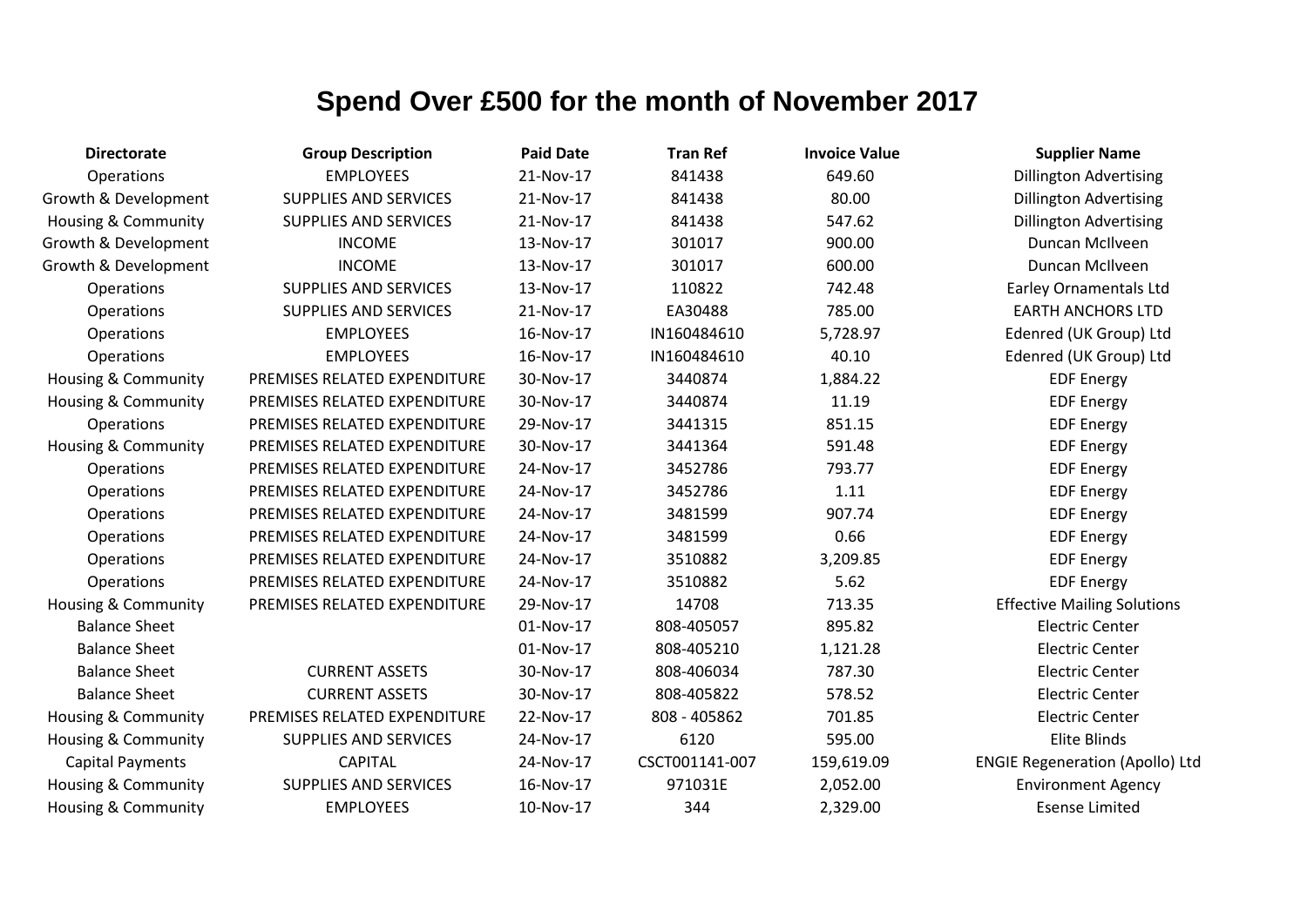| <b>Directorate</b>             | <b>Group Description</b>             | <b>Paid Date</b> | <b>Tran Ref</b>       | <b>Invoice Value</b> | <b>Supplier Name</b>                 |
|--------------------------------|--------------------------------------|------------------|-----------------------|----------------------|--------------------------------------|
| <b>Capital Payments</b>        | <b>CAPITAL</b>                       | 03-Nov-17        | IT13910               | 1,034.25             | European Asbestos Services Ltd       |
| <b>Capital Payments</b>        | <b>CAPITAL</b>                       | 03-Nov-17        | IT13935               | 1,034.00             | European Asbestos Services Ltd       |
| <b>Capital Payments</b>        | <b>CAPITAL</b>                       | 03-Nov-17        | IT14268               | 1,034.25             | European Asbestos Services Ltd       |
| <b>Capital Payments</b>        | <b>CAPITAL</b>                       | 03-Nov-17        | IT13927               | 1,034.25             | European Asbestos Services Ltd       |
| <b>Capital Payments</b>        | <b>CAPITAL</b>                       | 03-Nov-17        | IT13947               | 1,034.25             | European Asbestos Services Ltd       |
| <b>Capital Payments</b>        | <b>CAPITAL</b>                       | 03-Nov-17        | IT14874               | 1,034.25             | European Asbestos Services Ltd       |
| <b>Capital Payments</b>        | <b>CAPITAL</b>                       | 29-Nov-17        | IT15264               | 1,034.25             | European Asbestos Services Ltd       |
| Operations                     | <b>SUPPLIES AND SERVICES</b>         | 10-Nov-17        | JJ9942                | 580.00               | <b>Exor Services Limited</b>         |
| Operations                     | <b>SUPPLIES AND SERVICES</b>         | 01-Nov-17        | 17104148              | 7,326.05             | Facultatieve Technologies Ltd        |
| Operations                     | <b>TRANSFER PAYMENTS</b>             | 03-Nov-17        | <b>FOOTPATH GRANT</b> | 1,426.00             | <b>Fitzhead Parish Council</b>       |
| Operations                     | <b>TRANSPORT RELATED EXPENDITURE</b> | 15-Nov-17        | 173642                | 5,956.42             | Fleet Solutions from BT              |
| Operations                     | TRANSPORT RELATED EXPENDITURE        | 15-Nov-17        | 173642                | 44.03                | <b>Fleet Solutions from BT</b>       |
| <b>Capital Payments</b>        | <b>CAPITAL</b>                       | 01-Nov-17        | 461206                | 25,980.99            | Flexiform Business Furniture Ltd     |
| <b>Capital Payments</b>        | <b>CAPITAL</b>                       | 01-Nov-17        | 461971                | 2,149.50             | Flexiform Business Furniture Ltd     |
| Housing & Community            | PREMISES RELATED EXPENDITURE         | 06-Nov-17        | 1012207               | 1,055.00             | G & L Consultancy Ltd                |
| <b>Housing &amp; Community</b> | <b>EMPLOYEES</b>                     | 13-Nov-17        | 1012326               | 520.00               | G & L Consultancy Ltd                |
| <b>Housing &amp; Community</b> | <b>EMPLOYEES</b>                     | 10-Nov-17        | 1012380               | 795.00               | G & L Consultancy Ltd                |
| <b>Housing &amp; Community</b> | <b>EMPLOYEES</b>                     | 24-Nov-17        | 1012379               | 795.00               | G & L Consultancy Ltd                |
| <b>Housing &amp; Community</b> | <b>EMPLOYEES</b>                     | 30-Nov-17        | 1011777               | 1,270.00             | G & L Consultancy Ltd                |
| <b>Capital Payments</b>        | <b>CAPITAL</b>                       | 21-Nov-17        | 1030-1-1420           | 59,119.20            | G Ramps AG                           |
| <b>Housing &amp; Community</b> | PREMISES RELATED EXPENDITURE         | 08-Nov-17        | 36232                 | 914.51               | <b>G&amp;G SIGNS</b>                 |
| Operations                     | <b>SUPPLIES AND SERVICES</b>         | 01-Nov-17        | GA1378432             | 1,102.02             | <b>Gamma Business Communications</b> |
| Operations                     | <b>SUPPLIES AND SERVICES</b>         | 21-Nov-17        | GA1383727             | 1,131.36             | <b>Gamma Business Communications</b> |
| Housing & Community            | PREMISES RELATED EXPENDITURE         | 15-Nov-17        | 53279                 | 535.62               | <b>GIBBS PLUMBING SUPPLIES LTD</b>   |
| Operations                     | <b>SUPPLIES AND SERVICES</b>         | 10-Nov-17        | HG11255               | 1,042.50             | H & G Healthcare Ltd                 |
| Operations                     | <b>SUPPLIES AND SERVICES</b>         | 10-Nov-17        | HG11255               | 10.00                | H & G Healthcare Ltd                 |
| Operations                     | <b>TRANSFER PAYMENTS</b>             | 01-Nov-17        | <b>BURIAL GRANT</b>   | 680.00               | <b>Halse Parish Council</b>          |
| Operations                     | <b>TRANSFER PAYMENTS</b>             | 03-Nov-17        | <b>FOOTPATH GRANT</b> | 1,195.00             | Hatch Beauchamp Parish Council       |
| <b>Housing &amp; Community</b> | TRANSPORT RELATED EXPENDITURE        | 03-Nov-17        | 11922                 | 959.78               | <b>Hearn's of Taunton</b>            |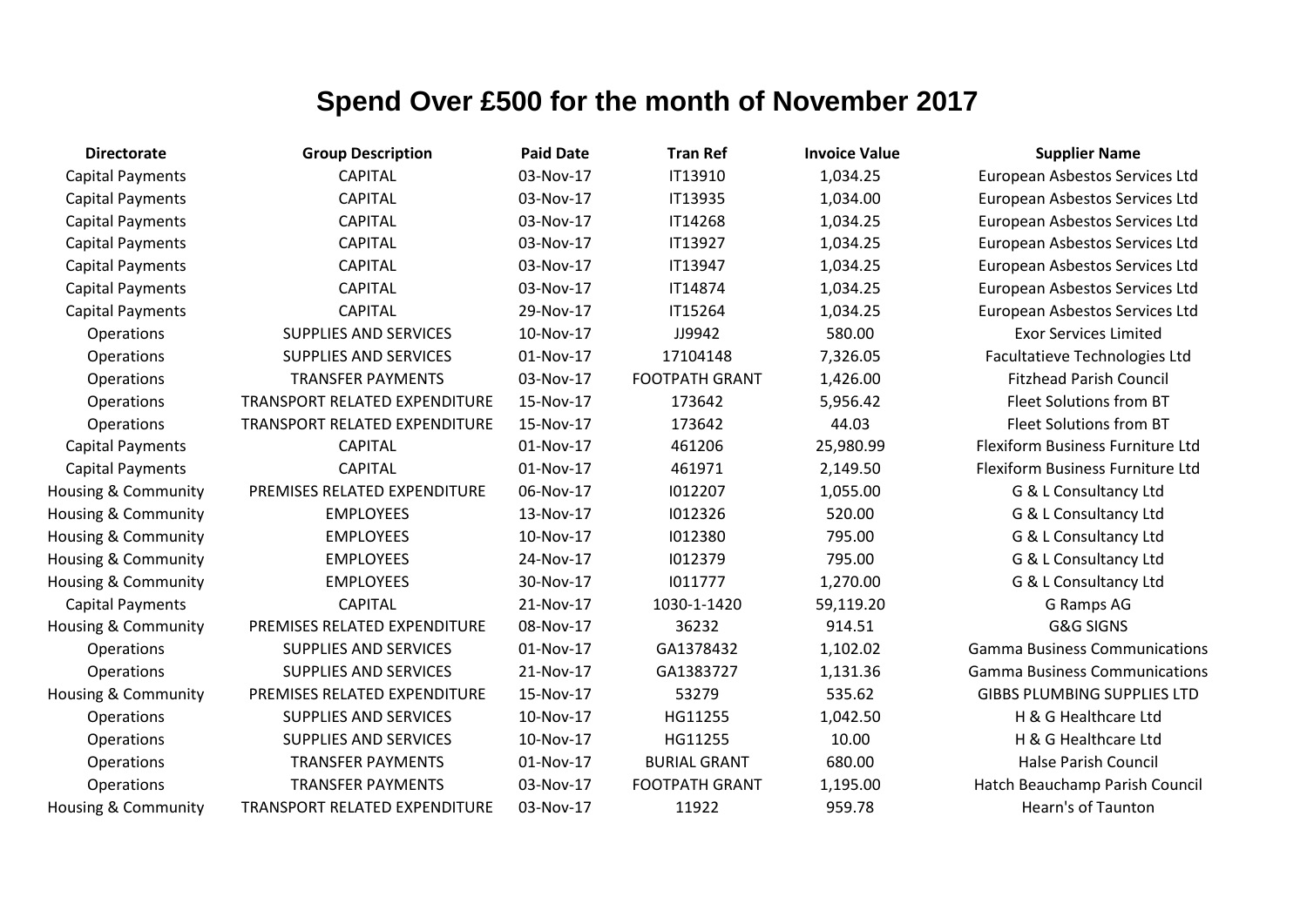| <b>Directorate</b>      | <b>Group Description</b>     | <b>Paid Date</b> | <b>Tran Ref</b> | <b>Invoice Value</b> | <b>Supplier Name</b>           |
|-------------------------|------------------------------|------------------|-----------------|----------------------|--------------------------------|
| Cost of Services        | <b>SUPPLIES AND SERVICES</b> | 03-Nov-17        | 512324          | 1,799.79             | HighSpeed Office Limited       |
| Operations              | <b>SUPPLIES AND SERVICES</b> | 01-Nov-17        | 61823           | 867.10               | Hilton Cabinet Co Ltd          |
| Housing & Community     | PREMISES RELATED EXPENDITURE | 01-Nov-17        | 994/0134097     | 637.68               | Howdens Joinery                |
| Housing & Community     | PREMISES RELATED EXPENDITURE | 03-Nov-17        | 994/0133630     | 553.05               | Howdens Joinery                |
| Housing & Community     | PREMISES RELATED EXPENDITURE | 03-Nov-17        | 994/0134446     | 614.37               | Howdens Joinery                |
| Housing & Community     | PREMISES RELATED EXPENDITURE | 13-Nov-17        | 994/0134447     | 618.70               | Howdens Joinery                |
| Housing & Community     | PREMISES RELATED EXPENDITURE | 15-Nov-17        | 994/0135213     | 748.33               | Howdens Joinery                |
| Housing & Community     | PREMISES RELATED EXPENDITURE | 15-Nov-17        | 994/0135037     | 621.63               | Howdens Joinery                |
| Housing & Community     | PREMISES RELATED EXPENDITURE | 15-Nov-17        | 994/0135184     | 834.53               | Howdens Joinery                |
| Housing & Community     | PREMISES RELATED EXPENDITURE | 15-Nov-17        | 994/0135179     | 567.72               | Howdens Joinery                |
| Housing & Community     | PREMISES RELATED EXPENDITURE | 21-Nov-17        | 994/0135554     | 896.65               | Howdens Joinery                |
| Housing & Community     | PREMISES RELATED EXPENDITURE | 21-Nov-17        | 994/0135890     | 796.06               | Howdens Joinery                |
| Housing & Community     | PREMISES RELATED EXPENDITURE | 29-Nov-17        | 994/0135891     | 808.75               | Howdens Joinery                |
| Operations              | <b>SUPPLIES AND SERVICES</b> | 08-Nov-17        | GM753083        | 1,449.00             | Idverde                        |
| <b>Operations</b>       | THIRD PARTY PAYMENTS         | 22-Nov-17        | GM753611        | 49,963.67            | Idverde                        |
| Operations              | <b>SUPPLIES AND SERVICES</b> | 22-Nov-17        | GM750085        | 976.00               | Idverde                        |
| Operations              | PREMISES RELATED EXPENDITURE | 21-Nov-17        | GM753824        | 1,332.71             | Idverde                        |
| Operations              | PREMISES RELATED EXPENDITURE | 21-Nov-17        | GM753824        | 219.00               | Idverde                        |
| Operations              | PREMISES RELATED EXPENDITURE | 21-Nov-17        | GM753824        | 219.00               | Idverde                        |
| <b>Capital Payments</b> | <b>CAPITAL</b>               | 21-Nov-17        | 2345783         | 3,150.00             | <b>INDESPENSION LTD</b>        |
| Operations              | <b>SUPPLIES AND SERVICES</b> | 08-Nov-17        | 3591888         | 1,485.66             | INSIGHT DIRECT (UK) LTD        |
| Operations              | <b>SUPPLIES AND SERVICES</b> | 22-Nov-17        | 3613346         | 5,567.10             | <b>INSIGHT DIRECT (UK) LTD</b> |
| Operations              | <b>SUPPLIES AND SERVICES</b> | 22-Nov-17        | 3613936         | 15,058.71            | INSIGHT DIRECT (UK) LTD        |
| <b>Operations</b>       | <b>SUPPLIES AND SERVICES</b> | 29-Nov-17        | 3620759         | 15,020.74            | INSIGHT DIRECT (UK) LTD        |
| Operations              | PREMISES RELATED EXPENDITURE | 22-Nov-17        | 169932WC        | 183.60               | Interserve FS (UK) Ltd         |
| Operations              | PREMISES RELATED EXPENDITURE | 22-Nov-17        | 169932WC        | 624.25               | Interserve FS (UK) Ltd         |
| Operations              | PREMISES RELATED EXPENDITURE | 22-Nov-17        | 169932WC        | 1,963.76             | Interserve FS (UK) Ltd         |
| Operations              | PREMISES RELATED EXPENDITURE | 22-Nov-17        | 169932WC        | 8.30                 | Interserve FS (UK) Ltd         |
| Housing & Community     | PREMISES RELATED EXPENDITURE | 21-Nov-17        | 148             | 900.00               | J C Electrical Services        |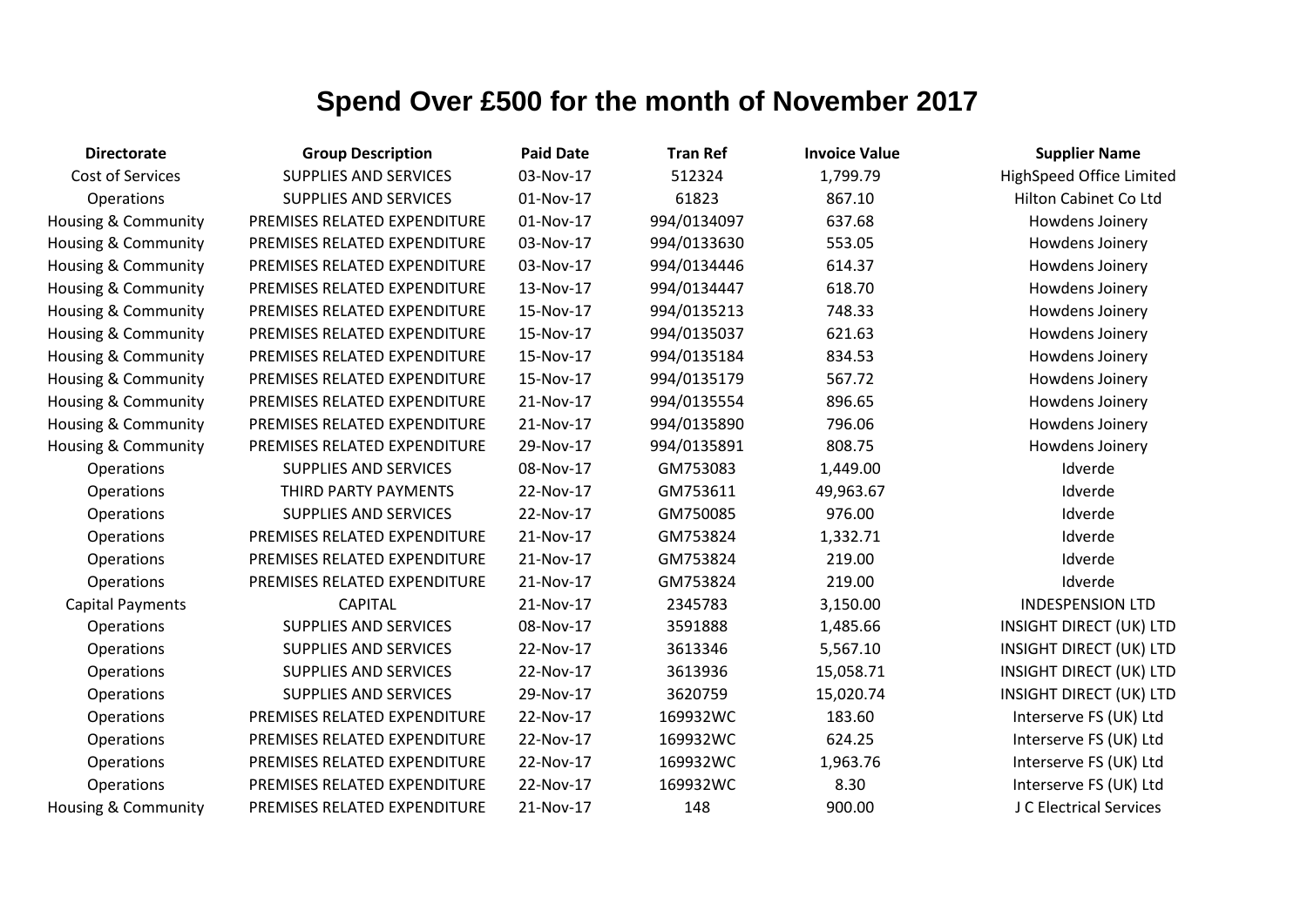| <b>Directorate</b>             | <b>Group Description</b>             | <b>Paid Date</b> | <b>Tran Ref</b>       | <b>Invoice Value</b> | <b>Supplier Name</b>                |
|--------------------------------|--------------------------------------|------------------|-----------------------|----------------------|-------------------------------------|
| Housing & Community            | PREMISES RELATED EXPENDITURE         | 15-Nov-17        | 147                   | 860.00               | J C Electrical Services             |
| Housing & Community            | PREMISES RELATED EXPENDITURE         | 27-Nov-17        | 149                   | 1,070.00             | J C Electrical Services             |
| Housing & Community            | PREMISES RELATED EXPENDITURE         | 03-Nov-17        | 95                    | 642.50               | J Thomas t/a JT Roofing             |
| Housing & Community            | PREMISES RELATED EXPENDITURE         | 03-Nov-17        | 95                    | $-445.50$            | J Thomas t/a JT Roofing             |
| Housing & Community            | PREMISES RELATED EXPENDITURE         | 03-Nov-17        | 95                    | 445.50               | J Thomas t/a JT Roofing             |
| Housing & Community            | PREMISES RELATED EXPENDITURE         | 21-Nov-17        | 97                    | 477.00               | J Thomas t/a JT Roofing             |
| Housing & Community            | PREMISES RELATED EXPENDITURE         | 21-Nov-17        | 97                    | 99.00                | J Thomas t/a JT Roofing             |
| Housing & Community            | PREMISES RELATED EXPENDITURE         | 21-Nov-17        | 97                    | $-396.00$            | J Thomas t/a JT Roofing             |
| Housing & Community            | PREMISES RELATED EXPENDITURE         | 21-Nov-17        | 97                    | 396.00               | J Thomas t/a JT Roofing             |
| Housing & Community            | <b>EMPLOYEES</b>                     | 01-Nov-17        | 177812                | 874.00               | James Andrews Recruitment Solutions |
| Operations                     | <b>TRANSPORT RELATED EXPENDITURE</b> | 06-Nov-17        | 68776                 | 902.73               | <b>JCB Finance Ltd</b>              |
| Operations                     | <b>TRANSFER PAYMENTS</b>             | 10-Nov-17        | <b>FOOTPATH GRANT</b> | 750.00               | KINGSTON ST MARY PARISH CNCL        |
| <b>Capital Payments</b>        | <b>CAPITAL</b>                       | 30-Nov-17        | 114409                | 9,907.60             | <b>KMS Ltd</b>                      |
| <b>Capital Payments</b>        | <b>CAPITAL</b>                       | 21-Nov-17        | SI223203              | 33,995.18            | <b>KOMPAN LTD</b>                   |
| Housing & Community            | PREMISES RELATED EXPENDITURE         | 06-Nov-17        | 9037095165            | 513.08               | Lafarge Tarmac Trading Ltd          |
| Housing & Community            | PREMISES RELATED EXPENDITURE         | 06-Nov-17        | 9037095166            | 588.21               | Lafarge Tarmac Trading Ltd          |
| <b>Housing &amp; Community</b> | PREMISES RELATED EXPENDITURE         | 30-Nov-17        | 122671                | 557.00               | Lambert Smith Hampton               |
| Housing & Community            | PREMISES RELATED EXPENDITURE         | 30-Nov-17        | 121510                | 570.00               | Lambert Smith Hampton               |
| <b>Operations</b>              | <b>TRANSFER PAYMENTS</b>             | 06-Nov-17        | <b>BURIAL GRANT</b>   | 525.00               | Langford Budville Parish Council    |
| Corporate Management           | <b>SUPPLIES AND SERVICES</b>         | 01-Nov-17        | PST/103814            | 6,225.96             | Latcham Direct Ltd                  |
| Corporate Management           | <b>SUPPLIES AND SERVICES</b>         | 01-Nov-17        | 291288                | 8,949.04             | Latcham Direct Ltd                  |
| Operations                     | TRANSPORT RELATED EXPENDITURE        | 10-Nov-17        | EXI1092047            | 336.08               | Lex Autolease Ltd                   |
| Housing & Community            | TRANSPORT RELATED EXPENDITURE        | 10-Nov-17        | EXI1092047            | 1,665.72             | Lex Autolease Ltd                   |
| <b>Operations</b>              | <b>TRANSPORT RELATED EXPENDITURE</b> | 13-Nov-17        | MRI6116158            | 7,986.60             | Lex Autolease Ltd                   |
| <b>Operations</b>              | TRANSPORT RELATED EXPENDITURE        | 08-Nov-17        | MRI5973736            | 24,466.44            | Lex Autolease Ltd                   |
| <b>Operations</b>              | TRANSPORT RELATED EXPENDITURE        | 08-Nov-17        | MRI5973736            | 4,718.40             | Lex Autolease Ltd                   |
| <b>Capital Payments</b>        | <b>CAPITAL</b>                       | 01-Nov-17        | 91006357              | 4,922.01             | Link 51 Shelving & Storage          |
| <b>Balance Sheet</b>           | <b>CURRENT ASSETS</b>                | 22-Nov-17        | IN106305              | 630.70               | Locks, Doors & Window Fittings      |
| <b>Balance Sheet</b>           | <b>CURRENT ASSETS</b>                | 24-Nov-17        | IN106653              | 581.45               | Locks, Doors & Window Fittings      |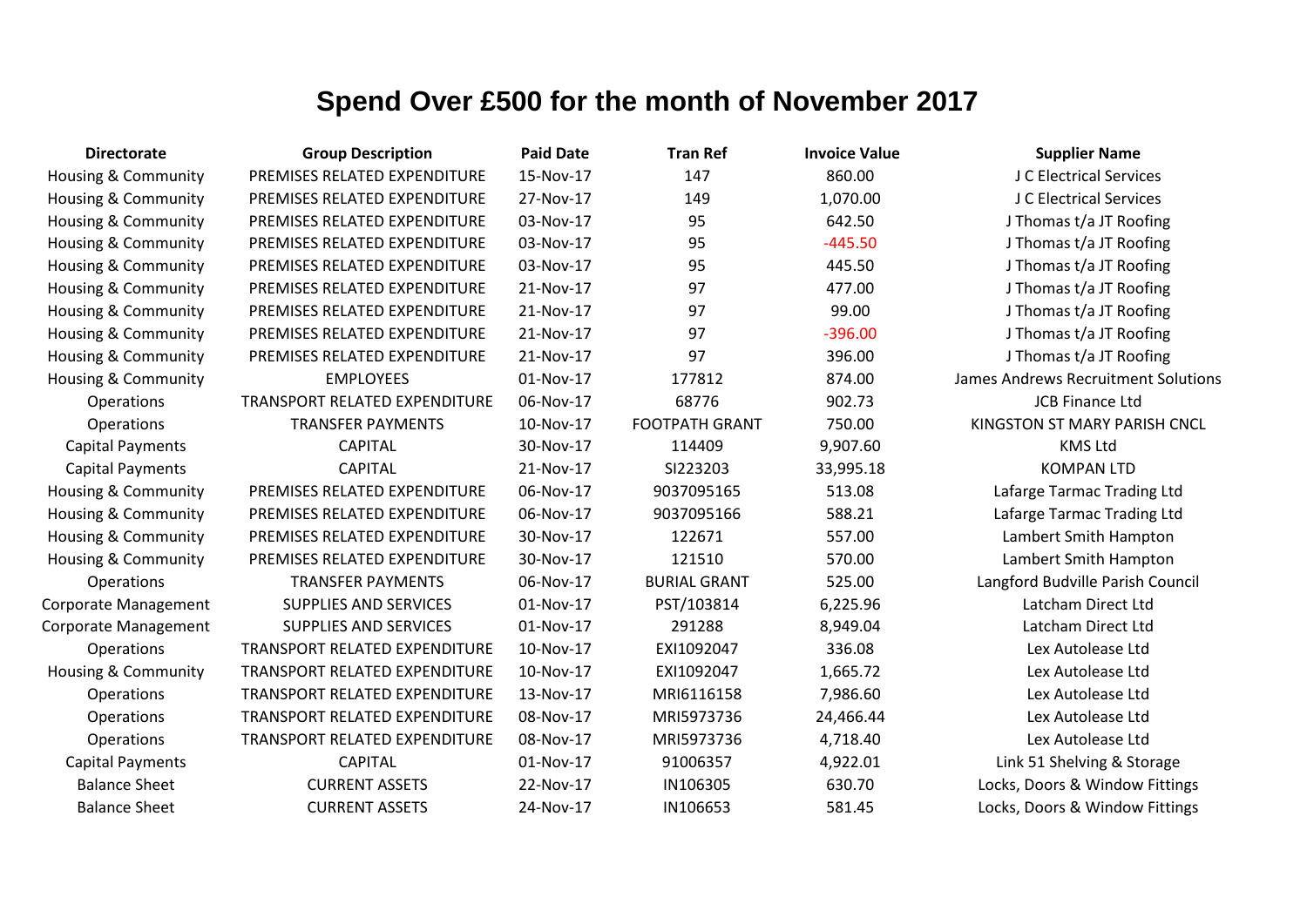| <b>Directorate</b>      | <b>Group Description</b>     | <b>Paid Date</b> | <b>Tran Ref</b>       | <b>Invoice Value</b> | <b>Supplier Name</b>                     |
|-------------------------|------------------------------|------------------|-----------------------|----------------------|------------------------------------------|
| <b>Balance Sheet</b>    | <b>CURRENT ASSETS</b>        | 10-Nov-17        | IN106053/106780       | 621.47               | Locks, Doors & Window Fittings           |
| Operations              | <b>SUPPLIES AND SERVICES</b> | 08-Nov-17        | 993702                | 867.30               | <b>LOOMIS UK LTD</b>                     |
| Operations              | <b>SUPPLIES AND SERVICES</b> | 08-Nov-17        | 993703                | 580.40               | <b>LOOMIS UK LTD</b>                     |
| <b>Capital Payments</b> | <b>CAPITAL</b>               | 30-Nov-17        | 2579                  | 14,440.50            | Low Carbon Exchange Ltd                  |
| <b>Capital Payments</b> | <b>CAPITAL</b>               | 30-Nov-17        | 2579                  | 3,695.00             | Low Carbon Exchange Ltd                  |
| <b>Capital Payments</b> | <b>CAPITAL</b>               | 21-Nov-17        | 2553                  | 9,971.04             | Low Carbon Exchange Ltd                  |
| <b>Capital Payments</b> | <b>CAPITAL</b>               | 21-Nov-17        | 2553                  | 2,352.00             | Low Carbon Exchange Ltd                  |
| <b>Capital Payments</b> | <b>CAPITAL</b>               | 29-Nov-17        | 389                   | 1,275.00             | Low Carbon Expert Ltd                    |
| Operations              | PREMISES RELATED EXPENDITURE | 01-Nov-17        | 2170575               | 2,812.50             | LUBBE & SONS (BULBS) LTD                 |
| Operations              | <b>TRANSFER PAYMENTS</b>     | 03-Nov-17        | <b>BURIAL GRANT</b>   | 870.00               | Lydeard St Lawrence/Tolland Parish Counc |
| Operations              | <b>TRANSFER PAYMENTS</b>     | 10-Nov-17        | <b>FOOTPATH GRANT</b> | 1,035.00             | Lydeard St Lawrence/Tolland Parish Counc |
| Housing & Community     | PREMISES RELATED EXPENDITURE | 01-Nov-17        | 152                   | 4,410.00             | <b>M&amp;I SHIER</b>                     |
| Housing & Community     | PREMISES RELATED EXPENDITURE | 01-Nov-17        | 152                   | $-2,910.00$          | <b>M&amp;I SHIER</b>                     |
| Housing & Community     | PREMISES RELATED EXPENDITURE | 01-Nov-17        | 152                   | 2,910.00             | M&I SHIER                                |
| Housing & Community     | PREMISES RELATED EXPENDITURE | 01-Nov-17        | 156                   | 3,858.00             | M&I SHIER                                |
| Housing & Community     | PREMISES RELATED EXPENDITURE | 01-Nov-17        | 156                   | $-1,577.00$          | <b>M&amp;I SHIER</b>                     |
| Housing & Community     | PREMISES RELATED EXPENDITURE | 01-Nov-17        | 156                   | 1,577.00             | <b>M&amp;I SHIER</b>                     |
| Housing & Community     | PREMISES RELATED EXPENDITURE | 03-Nov-17        | 157                   | 4,555.00             | <b>M&amp;I SHIER</b>                     |
| Housing & Community     | PREMISES RELATED EXPENDITURE | 03-Nov-17        | 157                   | $-1,685.00$          | M&I SHIER                                |
| Housing & Community     | PREMISES RELATED EXPENDITURE | 03-Nov-17        | 157                   | 1,685.00             | M&I SHIER                                |
| Operations              | PREMISES RELATED EXPENDITURE | 08-Nov-17        | 154                   | 2,280.00             | <b>M&amp;I SHIER</b>                     |
| Housing & Community     | PREMISES RELATED EXPENDITURE | 15-Nov-17        | 153                   | 7,550.00             | <b>M&amp;I SHIER</b>                     |
| Housing & Community     | PREMISES RELATED EXPENDITURE | 15-Nov-17        | 153                   | $-2,590.00$          | M&I SHIER                                |
| Housing & Community     | PREMISES RELATED EXPENDITURE | 15-Nov-17        | 153                   | 2,590.00             | M&I SHIER                                |
| Operations              | PREMISES RELATED EXPENDITURE | 16-Nov-17        | 155                   | 30.00                | <b>M&amp;I SHIER</b>                     |
| Housing & Community     | PREMISES RELATED EXPENDITURE | 16-Nov-17        | 155                   | 3,268.00             | <b>M&amp;I SHIER</b>                     |
| Housing & Community     | PREMISES RELATED EXPENDITURE | 16-Nov-17        | 155                   | $-3,140.00$          | M&I SHIER                                |
| Housing & Community     | PREMISES RELATED EXPENDITURE | 16-Nov-17        | 155                   | 3,140.00             | M&I SHIER                                |
| Housing & Community     | PREMISES RELATED EXPENDITURE | 21-Nov-17        | 160                   | 1,775.00             | M&I SHIER                                |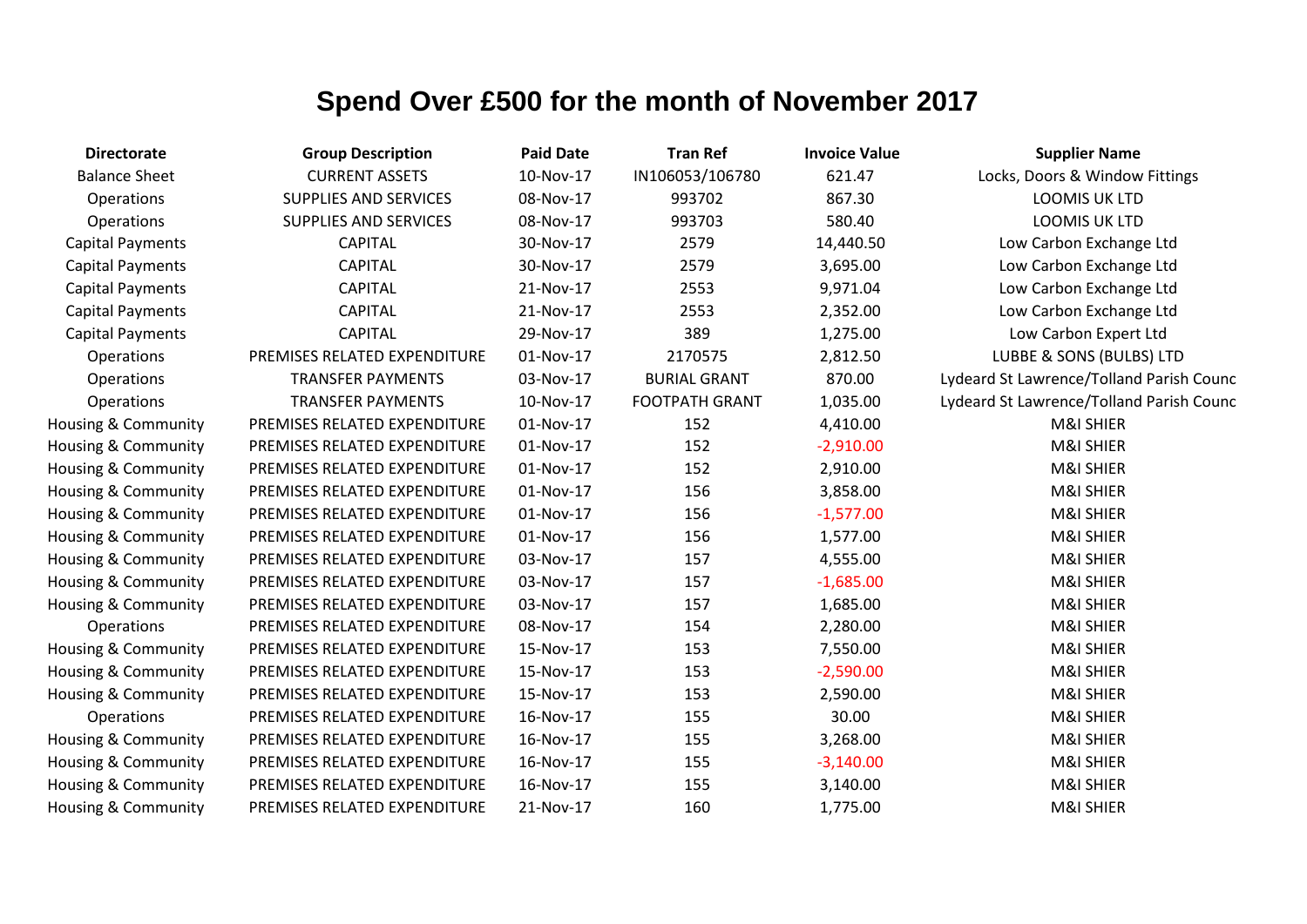| <b>Directorate</b>             | <b>Group Description</b>     | <b>Paid Date</b> | <b>Tran Ref</b>       | <b>Invoice Value</b> | <b>Supplier Name</b>                       |
|--------------------------------|------------------------------|------------------|-----------------------|----------------------|--------------------------------------------|
| Cost of Services               | <b>SUPPLIES AND SERVICES</b> | 21-Nov-17        | 387                   | 3,855.60             | MARTIN JAMES CONSULTANCY LTD               |
| Cost of Services               | <b>SUPPLIES AND SERVICES</b> | 21-Nov-17        | 370                   | 4,419.90             | MARTIN JAMES CONSULTANCY LTD               |
| Operations                     | <b>SUPPLIES AND SERVICES</b> | 01-Nov-17        | SI200137              | 517.97               | <b>MasterCard Payment Gateway Services</b> |
| Operations                     | <b>SUPPLIES AND SERVICES</b> | 01-Nov-17        | SI200137              | 42.32                | <b>MasterCard Payment Gateway Services</b> |
| Operations                     | <b>SUPPLIES AND SERVICES</b> | 01-Nov-17        | SI200137              | 21.59                | <b>MasterCard Payment Gateway Services</b> |
| Operations                     | <b>SUPPLIES AND SERVICES</b> | 01-Nov-17        | SI200137              | 3.85                 | <b>MasterCard Payment Gateway Services</b> |
| Housing & Community            | <b>SUPPLIES AND SERVICES</b> | 01-Nov-17        | SI200137              | 242.73               | <b>MasterCard Payment Gateway Services</b> |
| Operations                     | <b>SUPPLIES AND SERVICES</b> | 01-Nov-17        | SI200137              | 11.54                | <b>MasterCard Payment Gateway Services</b> |
| Operations                     | <b>SUPPLIES AND SERVICES</b> | 21-Nov-17        | SI201137              | 579.57               | <b>MasterCard Payment Gateway Services</b> |
| Operations                     | <b>SUPPLIES AND SERVICES</b> | 21-Nov-17        | SI201137              | 33.72                | <b>MasterCard Payment Gateway Services</b> |
| Operations                     | <b>SUPPLIES AND SERVICES</b> | 21-Nov-17        | SI201137              | 23.11                | <b>MasterCard Payment Gateway Services</b> |
| Operations                     | <b>SUPPLIES AND SERVICES</b> | 21-Nov-17        | SI201137              | 7.66                 | <b>MasterCard Payment Gateway Services</b> |
| Housing & Community            | <b>SUPPLIES AND SERVICES</b> | 21-Nov-17        | SI201137              | 290.46               | <b>MasterCard Payment Gateway Services</b> |
| <b>Operations</b>              | <b>SUPPLIES AND SERVICES</b> | 21-Nov-17        | SI201137              | 10.48                | <b>MasterCard Payment Gateway Services</b> |
| <b>Balance Sheet</b>           | <b>HOLDING ACCOUNTS</b>      | 01-Nov-17        | IN20853               | 12,036.07            | Matrix SCM Ltd                             |
| <b>Balance Sheet</b>           | <b>HOLDING ACCOUNTS</b>      | 21-Nov-17        | IN21600               | 17,546.85            | Matrix SCM Ltd                             |
| <b>Balance Sheet</b>           | <b>HOLDING ACCOUNTS</b>      | 15-Nov-17        | IN21516               | 14,727.18            | Matrix SCM Ltd                             |
| <b>Balance Sheet</b>           | <b>HOLDING ACCOUNTS</b>      | 29-Nov-17        | IN21685               | 20,917.35            | Matrix SCM Ltd                             |
| <b>Corporate Management</b>    | THIRD PARTY PAYMENTS         | 24-Nov-17        | 3099874               | 16,742.91            | <b>MENDIP DISTRICT COUNCIL</b>             |
| Operations                     | PREMISES RELATED EXPENDITURE | 01-Nov-17        | M2970                 | 3,622.55             | Mercury Infrastructure Services Ltd        |
| Operations                     | <b>TRANSFER PAYMENTS</b>     | 03-Nov-17        | <b>BURIAL GRANT</b>   | 600.00               | <b>MILVERTON PARISH COUNCIL</b>            |
| Operations                     | <b>TRANSFER PAYMENTS</b>     | 10-Nov-17        | <b>FOOTPATH GRANT</b> | 3,275.00             | <b>MILVERTON PARISH COUNCIL</b>            |
| Housing & Community            | <b>TRANSFER PAYMENTS</b>     | 03-Nov-17        | <b>GRANT</b>          | 7,700.00             | MIND IN TAUNTON AND WEST SOMERSET          |
| Operations                     | <b>SUPPLIES AND SERVICES</b> | 13-Nov-17        | 11413123              | 1,689.00             | Misco UK Limited                           |
| Operations                     | <b>SUPPLIES AND SERVICES</b> | 13-Nov-17        | 11413123              | 728.27               | Misco UK Limited                           |
| Operations                     | <b>SUPPLIES AND SERVICES</b> | 13-Nov-17        | 11413123              | 5.00                 | Misco UK Limited                           |
| <b>Capital Payments</b>        | <b>CAPITAL</b>               | 16-Nov-17        | IN004304/007          | 116,536.16           | Mi-Space (UK) Ltd                          |
| <b>Capital Payments</b>        | <b>CAPITAL</b>               | 01-Nov-17        | EX70139               | 24,923.11            | MITIE PROPERTY SERVICES (UK) LTD           |
| <b>Housing &amp; Community</b> | PREMISES RELATED EXPENDITURE | 29-Nov-17        | 64105/91514601        | 59,653.28            | MITIE PROPERTY SERVICES (UK) LTD           |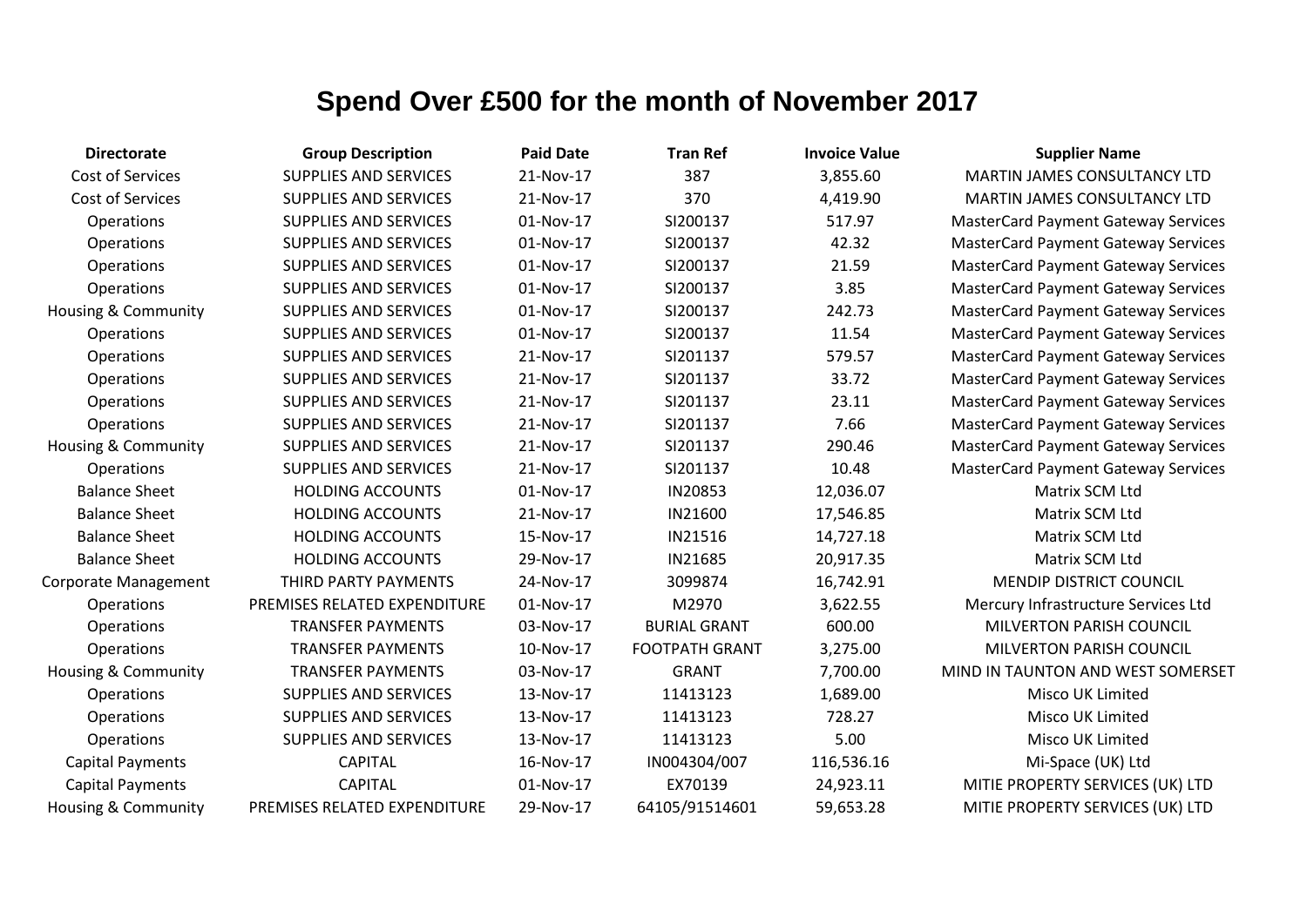| <b>Directorate</b>             | <b>Group Description</b>      | <b>Paid Date</b> | <b>Tran Ref</b>       | <b>Invoice Value</b> | <b>Supplier Name</b>                    |
|--------------------------------|-------------------------------|------------------|-----------------------|----------------------|-----------------------------------------|
| <b>Capital Payments</b>        | <b>CAPITAL</b>                | 30-Nov-17        | 64105/91514641        | 69,762.14            | MITIE PROPERTY SERVICES (UK) LTD        |
| Operations                     | <b>SUPPLIES AND SERVICES</b>  | 21-Nov-17        | 52/650011             | 1,943.83             | MITIE Security Ltd                      |
| Operations                     | <b>SUPPLIES AND SERVICES</b>  | 21-Nov-17        | 0338-223300           | 655.69               | Montagu Evans LLP                       |
| Operations                     | <b>SUPPLIES AND SERVICES</b>  | 13-Nov-17        | 338.223162            | 2,135.81             | Montagu Evans LLP                       |
| Operations                     | TRANSPORT RELATED EXPENDITURE | 15-Nov-17        | 6980                  | 1,010.00             | Montaz Engineering Solutions Ltd        |
| Operations                     | TRANSPORT RELATED EXPENDITURE | 15-Nov-17        | 6980                  | 490.00               | <b>Montaz Engineering Solutions Ltd</b> |
| Operations                     | <b>SUPPLIES AND SERVICES</b>  | 01-Nov-17        | 7831                  | 593.00               | Montaz Engineering Solutions Ltd        |
| Operations                     | <b>SUPPLIES AND SERVICES</b>  | 01-Nov-17        | 7830                  | 893.60               | Montaz Engineering Solutions Ltd        |
| Growth & Development           | <b>SUPPLIES AND SERVICES</b>  | 10-Nov-17        | 63157                 | 4,000.00             | Mr Gavin Collett                        |
| <b>Housing &amp; Community</b> | PREMISES RELATED EXPENDITURE  | 08-Nov-17        | 173                   | 673.24               | Mr Keven Pearse                         |
| <b>Housing &amp; Community</b> | PREMISES RELATED EXPENDITURE  | 15-Nov-17        | 175                   | 710.66               | Mr Keven Pearse                         |
| Housing & Community            | PREMISES RELATED EXPENDITURE  | 15-Nov-17        | 174                   | 503.80               | Mr Keven Pearse                         |
| <b>Housing &amp; Community</b> | PREMISES RELATED EXPENDITURE  | 24-Nov-17        | 176A                  | 710.66               | Mr Keven Pearse                         |
| Housing & Community            | <b>SUPPLIES AND SERVICES</b>  | 21-Nov-17        | 58013                 | 2,500.00             | Ms Anette Cafferkey                     |
| Operations                     | TRANSPORT RELATED EXPENDITURE | 01-Nov-17        | 410445                | 540.70               | MST LTD T/A PARKINS INDUSTRIAL SUPP     |
| Operations                     | TRANSPORT RELATED EXPENDITURE | 22-Nov-17        | H09434                | 1,482.50             | MST LTD T/A PARKINS INDUSTRIAL SUPP     |
| <b>Balance Sheet</b>           | <b>HOLDING ACCOUNTS</b>       | 10-Nov-17        | 1397                  | 1,458.33             | My Staff Shop Limited                   |
| <b>Balance Sheet</b>           | <b>HOLDING ACCOUNTS</b>       | 10-Nov-17        | 1475                  | 875.00               | My Staff Shop Limited                   |
| <b>Balance Sheet</b>           | <b>HOLDING ACCOUNTS</b>       | 13-Nov-17        | 1698                  | 541.67               | My Staff Shop Limited                   |
| Growth & Development           | <b>SUPPLIES AND SERVICES</b>  | 03-Nov-17        | AREXT/00198521        | 5,449.91             | <b>National Express Ltd</b>             |
| Operations                     | <b>TRANSFER PAYMENTS</b>      | 03-Nov-17        | <b>BURIAL GRANT</b>   | 1,540.00             | <b>NEROCHE PARISH COUNCIL</b>           |
| <b>Housing &amp; Community</b> | THIRD PARTY PAYMENTS          | 08-Nov-17        | 14092017              | 1,669.00             | Newton King                             |
| Operations                     | <b>TRANSFER PAYMENTS</b>      | 03-Nov-17        | <b>BURIAL GRANT</b>   | 920.00               | North Curry Parish Council              |
| Operations                     | <b>TRANSFER PAYMENTS</b>      | 10-Nov-17        | <b>FOOTPATH GRANT</b> | 1,540.00             | North Curry Parish Council              |
| and non-Specific Grant Inco    | BELOW NET COST OF SERVICES    | 13-Nov-17        | <b>CIL 2017</b>       | 4,612.49             | North Curry Parish Council              |
| Operations                     | <b>TRANSFER PAYMENTS</b>      | 10-Nov-17        | <b>EPRF 768</b>       | 1,724.00             | NORTON FITZWARREN PARISH COUNCIL        |
| Operations                     | <b>TRANSFER PAYMENTS</b>      | 06-Nov-17        | <b>EPRF 769</b>       | 630.00               | NYNEHEAD PARISH COUNCIL                 |
| Operations                     | <b>TRANSFER PAYMENTS</b>      | 03-Nov-17        | <b>EPRF 704</b>       | 1,270.00             | <b>Oake Parish Council</b>              |
| Operations                     | <b>TRANSFER PAYMENTS</b>      | 01-Nov-17        | <b>BURIAL GRANT</b>   | 1,450.00             | <b>Oake Parish Council</b>              |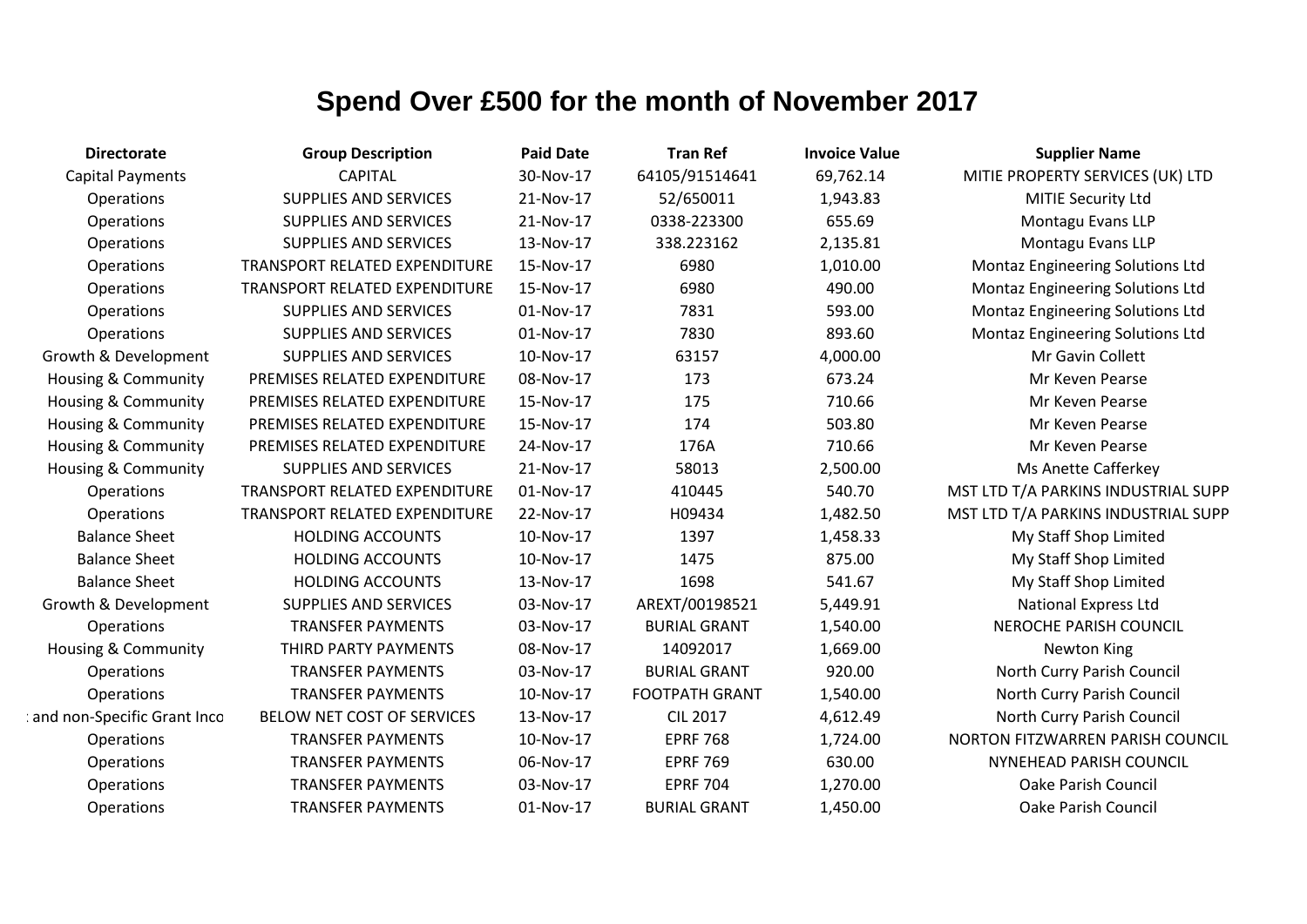| <b>Directorate</b>             | <b>Group Description</b>     | <b>Paid Date</b> | <b>Tran Ref</b> | <b>Invoice Value</b> | <b>Supplier Name</b>             |
|--------------------------------|------------------------------|------------------|-----------------|----------------------|----------------------------------|
| Operations                     | <b>SUPPLIES AND SERVICES</b> | 10-Nov-17        | 24638           | 599.75               | <b>OPAL ENVELOPES (SAPPHIRE)</b> |
| <b>Capital Payments</b>        | <b>CAPITAL</b>               | 03-Nov-17        | 1106822         | 112,246.84           | <b>Otter South West LTD</b>      |
| Housing & Community            | PREMISES RELATED EXPENDITURE | 08-Nov-17        | 1106866         | 582.46               | <b>Otter South West LTD</b>      |
| <b>Housing &amp; Community</b> | PREMISES RELATED EXPENDITURE | 08-Nov-17        | 1106838         | 792.35               | <b>Otter South West LTD</b>      |
| <b>Housing &amp; Community</b> | PREMISES RELATED EXPENDITURE | 08-Nov-17        | 1106888         | 1,575.00             | <b>Otter South West LTD</b>      |
| <b>Housing &amp; Community</b> | PREMISES RELATED EXPENDITURE | 08-Nov-17        | 1106868         | 749.00               | <b>Otter South West LTD</b>      |
| Housing & Community            | PREMISES RELATED EXPENDITURE | 08-Nov-17        | 1106832         | 676.32               | <b>Otter South West LTD</b>      |
| <b>Housing &amp; Community</b> | PREMISES RELATED EXPENDITURE | 08-Nov-17        | 1106869         | 1,472.00             | <b>Otter South West LTD</b>      |
| <b>Housing &amp; Community</b> | PREMISES RELATED EXPENDITURE | 08-Nov-17        | 1106855         | 1,060.00             | <b>Otter South West LTD</b>      |
| <b>Capital Payments</b>        | <b>CAPITAL</b>               | 22-Nov-17        | 1106903         | 47,205.33            | <b>Otter South West LTD</b>      |
| <b>Capital Payments</b>        | <b>CAPITAL</b>               | 22-Nov-17        | 1106909         | 32,282.49            | Otter South West LTD             |
| Operations                     | PREMISES RELATED EXPENDITURE | 15-Nov-17        | UK101777        | 3,153.00             | Parkeon Ltd                      |
| Operations                     | <b>SUPPLIES AND SERVICES</b> | 27-Nov-17        | 1054            | 792.00               | Parking Associates Ltd           |
| Operations                     | <b>SUPPLIES AND SERVICES</b> | 27-Nov-17        | 1054            | 116.00               | Parking Associates Ltd           |
| <b>Capital Payments</b>        | <b>CAPITAL</b>               | 22-Nov-17        | 12710           | 12,807.90            | PARSONS LANDSCAPES LTD           |
| <b>Capital Payments</b>        | <b>CAPITAL</b>               | 29-Nov-17        | 12992           | 2,908.67             | PARSONS LANDSCAPES LTD           |
| <b>Capital Payments</b>        | <b>CAPITAL</b>               | 29-Nov-17        | 13134           | 1,600.00             | PARSONS LANDSCAPES LTD           |
| <b>Housing &amp; Community</b> | <b>SUPPLIES AND SERVICES</b> | 08-Nov-17        | 60631647        | 22,444.80            | PCC for Avon and Somerset        |
| Housing & Community            | THIRD PARTY PAYMENTS         | 27-Nov-17        | 60631790        | 536.67               | PCC for Avon and Somerset        |
| Housing & Community            | <b>SUPPLIES AND SERVICES</b> | 06-Nov-17        | 382072          | 686.40               | Perrys Recycling Ltd             |
| Growth & Development           | <b>SUPPLIES AND SERVICES</b> | 29-Nov-17        | 145984 MCR      | 7,950.00             | PETER BRETT ASSOCIATES           |
| Operations                     | <b>TRANSFER PAYMENTS</b>     | 08-Nov-17        | <b>EPRF 774</b> | 800.00               | PITMINSTER PARISH COUNCIL        |
| Operations                     | <b>TRANSFER PAYMENTS</b>     | 10-Nov-17        | <b>EPRF 775</b> | 1,200.00             | PITMINSTER PARISH COUNCIL        |
| and non-Specific Grant Inco    | BELOW NET COST OF SERVICES   | 13-Nov-17        | <b>CIL 2017</b> | 8,805.36             | PITMINSTER PARISH COUNCIL        |
| Operations                     | <b>SUPPLIES AND SERVICES</b> | 21-Nov-17        | BF008639        | 1,766.95             | Pitney Bowes Ltd                 |
| Housing & Community            | THIRD PARTY PAYMENTS         | 27-Nov-17        | <b>EPRF 844</b> | 560.04               | Plexus                           |
| Housing & Community            | PREMISES RELATED EXPENDITURE | 01-Nov-17        | 13232           | 27,348.84            | Premier Roofing Contractors Ltd  |
| <b>Capital Payments</b>        | <b>CAPITAL</b>               | 01-Nov-17        | 9314            | 35,256.50            | Pro-Fit                          |
| <b>Capital Payments</b>        | <b>CAPITAL</b>               | 01-Nov-17        | 9314            | 4,250.00             | Pro-Fit                          |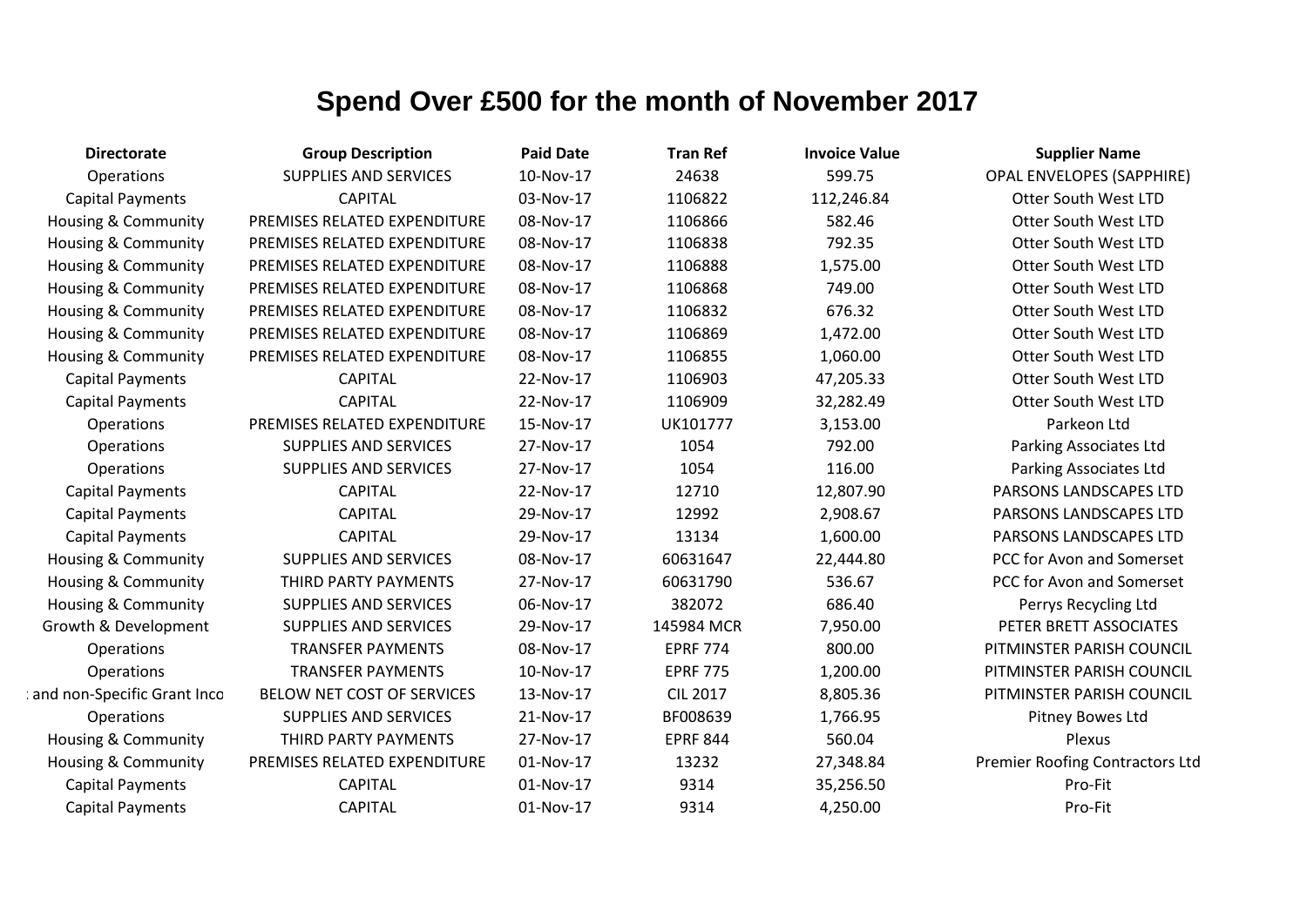| <b>Directorate</b>             | <b>Group Description</b>             | <b>Paid Date</b> | <b>Tran Ref</b>               | <b>Invoice Value</b> | <b>Supplier Name</b>                   |
|--------------------------------|--------------------------------------|------------------|-------------------------------|----------------------|----------------------------------------|
| <b>Capital Payments</b>        | <b>CAPITAL</b>                       | 08-Nov-17        | 9370                          | 3,415.50             | Pro-Fit                                |
| <b>Capital Payments</b>        | <b>CAPITAL</b>                       | 08-Nov-17        | 9370                          | $-300.00$            | Pro-Fit                                |
| <b>Capital Payments</b>        | <b>CAPITAL</b>                       | 08-Nov-17        | 9370                          | 300.00               | Pro-Fit                                |
| <b>Capital Payments</b>        | <b>CAPITAL</b>                       | 15-Nov-17        | 9369                          | 46,456.00            | Pro-Fit                                |
| <b>Capital Payments</b>        | <b>CAPITAL</b>                       | 15-Nov-17        | 9369                          | 5,650.00             | Pro-Fit                                |
| <b>Capital Payments</b>        | <b>CAPITAL</b>                       | 24-Nov-17        | 9429                          | 1,943.00             | Pro-Fit                                |
| <b>Capital Payments</b>        | <b>CAPITAL</b>                       | 24-Nov-17        | 9429                          | $-150.00$            | Pro-Fit                                |
| <b>Capital Payments</b>        | <b>CAPITAL</b>                       | 24-Nov-17        | 9429                          | 150.00               | Pro-Fit                                |
| <b>Capital Payments</b>        | <b>CAPITAL</b>                       | 24-Nov-17        | 9431                          | 50,332.50            | Pro-Fit                                |
| <b>Capital Payments</b>        | <b>CAPITAL</b>                       | 24-Nov-17        | 9431                          | $-5,450.00$          | Pro-Fit                                |
| <b>Capital Payments</b>        | <b>CAPITAL</b>                       | 24-Nov-17        | 9431                          | 5,450.00             | Pro-Fit                                |
| <b>Capital Payments</b>        | <b>CAPITAL</b>                       | 29-Nov-17        | 9657 J4944                    | 2,704.00             | PROLUDIC LTD                           |
| Operations                     | <b>TRANSPORT RELATED EXPENDITURE</b> | 15-Nov-17        | 2378605924                    | 6,565.20             | PSA Finance UK Ltd/aka Free2Move Lease |
| Housing & Community            | TRANSPORT RELATED EXPENDITURE        | 15-Nov-17        | 2378605924                    | 11,011.64            | PSA Finance UK Ltd/aka Free2Move Lease |
| Operations                     | TRANSPORT RELATED EXPENDITURE        | 15-Nov-17        | 2378605924                    | 4,732.34             | PSA Finance UK Ltd/aka Free2Move Lease |
| Operations                     | <b>SUPPLIES AND SERVICES</b>         | 01-Nov-17        | 185                           | 6,069.50             | R W GALE LTD                           |
| <b>Housing &amp; Community</b> | <b>SUPPLIES AND SERVICES</b>         | 06-Nov-17        | <b>Redacted Personal Data</b> | 1,650.00             | <b>Redacted Personal Data</b>          |
| <b>Housing &amp; Community</b> | <b>EMPLOYEES</b>                     | 30-Nov-17        | <b>Redacted Personal Data</b> | 540.50               | <b>Redacted Personal Data</b>          |
| Operations                     | <b>EMPLOYEES</b>                     | 01-Nov-17        | <b>Redacted Personal Data</b> | 1,750.00             | <b>Redacted Personal Data</b>          |
| Operations                     | <b>EMPLOYEES</b>                     | 10-Nov-17        | <b>Redacted Personal Data</b> | 1,750.00             | <b>Redacted Personal Data</b>          |
| Operations                     | <b>EMPLOYEES</b>                     | 21-Nov-17        | <b>Redacted Personal Data</b> | 1,750.00             | <b>Redacted Personal Data</b>          |
| Operations                     | <b>EMPLOYEES</b>                     | 22-Nov-17        | <b>Redacted Personal Data</b> | 1,750.00             | <b>Redacted Personal Data</b>          |
| Operations                     | <b>EMPLOYEES</b>                     | 22-Nov-17        | <b>Redacted Personal Data</b> | 1,750.00             | <b>Redacted Personal Data</b>          |
| Operations                     | <b>EMPLOYEES</b>                     | 22-Nov-17        | <b>Redacted Personal Data</b> | 1,750.00             | <b>Redacted Personal Data</b>          |
| Operations                     | <b>EMPLOYEES</b>                     | 15-Nov-17        | <b>Redacted Personal Data</b> | 1,563.25             | <b>Redacted Personal Data</b>          |
| Operations                     | <b>EMPLOYEES</b>                     | 21-Nov-17        | <b>Redacted Personal Data</b> | 1,750.00             | <b>Redacted Personal Data</b>          |
| Housing & Community            | <b>SUPPLIES AND SERVICES</b>         | 24-Nov-17        | <b>Redacted Personal Data</b> | 1,270.00             | <b>Redacted Personal Data</b>          |
| Housing & Community            | PREMISES RELATED EXPENDITURE         | 29-Nov-17        | <b>Redacted Personal Data</b> | 660.00               | <b>Redacted Personal Data</b>          |
| Operations                     | <b>EMPLOYEES</b>                     | 08-Nov-17        | <b>Redacted Personal Data</b> | 1,950.00             | <b>Redacted Personal Data</b>          |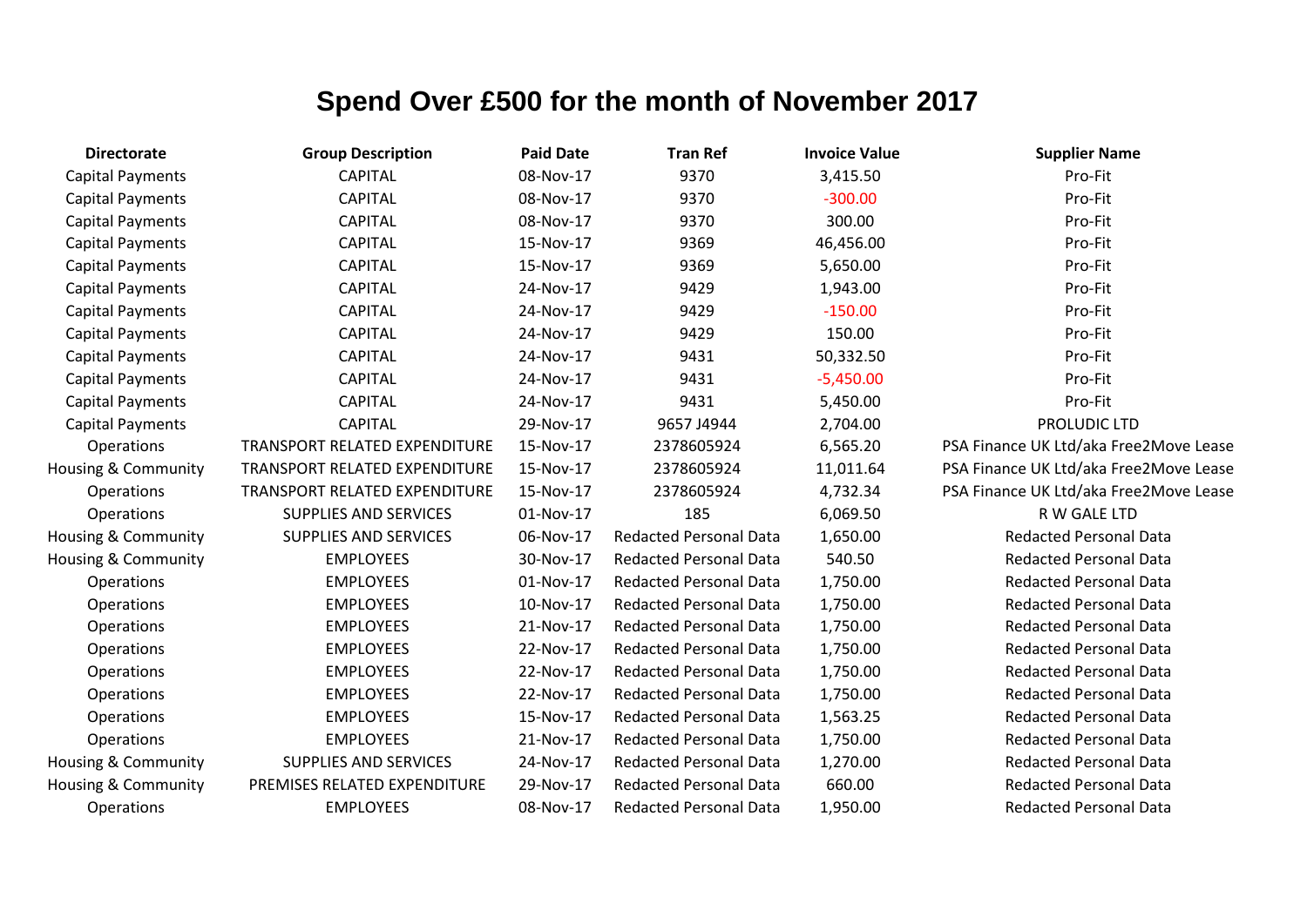| <b>Directorate</b>             | <b>Group Description</b>     | <b>Paid Date</b> | <b>Tran Ref</b>               | <b>Invoice Value</b> | <b>Supplier Name</b>          |
|--------------------------------|------------------------------|------------------|-------------------------------|----------------------|-------------------------------|
| Operations                     | <b>EMPLOYEES</b>             | 08-Nov-17        | Redacted Personal Data        | 1,950.00             | <b>Redacted Personal Data</b> |
| Operations                     | <b>EMPLOYEES</b>             | 15-Nov-17        | <b>Redacted Personal Data</b> | 1,950.00             | <b>Redacted Personal Data</b> |
| Operations                     | <b>EMPLOYEES</b>             | 21-Nov-17        | Redacted Personal Data        | 1,950.00             | <b>Redacted Personal Data</b> |
| Housing & Community            | <b>EMPLOYEES</b>             | 15-Nov-17        | <b>Redacted Personal Data</b> | 621.25               | <b>Redacted Personal Data</b> |
| Housing & Community            | <b>EMPLOYEES</b>             | 15-Nov-17        | <b>Redacted Personal Data</b> | 1,304.63             | <b>Redacted Personal Data</b> |
| <b>Housing &amp; Community</b> | <b>EMPLOYEES</b>             | 15-Nov-17        | <b>Redacted Personal Data</b> | 1,313.50             | <b>Redacted Personal Data</b> |
| Housing & Community            | <b>EMPLOYEES</b>             | 15-Nov-17        | <b>Redacted Personal Data</b> | 1,402.25             | <b>Redacted Personal Data</b> |
| Operations                     | <b>EMPLOYEES</b>             | 24-Nov-17        | <b>Redacted Personal Data</b> | 1,950.00             | <b>Redacted Personal Data</b> |
| Operations                     | <b>EMPLOYEES</b>             | 24-Nov-17        | Redacted Personal Data        | 1,950.00             | <b>Redacted Personal Data</b> |
| Operations                     | <b>EMPLOYEES</b>             | 30-Nov-17        | <b>Redacted Personal Data</b> | 1,950.00             | <b>Redacted Personal Data</b> |
| Operations                     | <b>EMPLOYEES</b>             | 29-Nov-17        | <b>Redacted Personal Data</b> | 1,950.00             | <b>Redacted Personal Data</b> |
| Housing & Community            | <b>EMPLOYEES</b>             | 21-Nov-17        | <b>Redacted Personal Data</b> | 869.50               | <b>Redacted Personal Data</b> |
| <b>Housing &amp; Community</b> | <b>EMPLOYEES</b>             | 01-Nov-17        | <b>Redacted Personal Data</b> | 736.00               | <b>Redacted Personal Data</b> |
| <b>Housing &amp; Community</b> | <b>EMPLOYEES</b>             | 01-Nov-17        | <b>Redacted Personal Data</b> | 1,014.55             | <b>Redacted Personal Data</b> |
| Housing & Community            | <b>EMPLOYEES</b>             | 08-Nov-17        | <b>Redacted Personal Data</b> | 869.50               | <b>Redacted Personal Data</b> |
| Housing & Community            | <b>EMPLOYEES</b>             | 08-Nov-17        | <b>Redacted Personal Data</b> | 879.75               | <b>Redacted Personal Data</b> |
| Housing & Community            | <b>EMPLOYEES</b>             | 15-Nov-17        | <b>Redacted Personal Data</b> | 959.80               | <b>Redacted Personal Data</b> |
| Housing & Community            | <b>EMPLOYEES</b>             | 15-Nov-17        | <b>Redacted Personal Data</b> | 885.50               | <b>Redacted Personal Data</b> |
| Housing & Community            | <b>EMPLOYEES</b>             | 01-Nov-17        | <b>Redacted Personal Data</b> | 839.50               | <b>Redacted Personal Data</b> |
| Housing & Community            | <b>EMPLOYEES</b>             | 22-Nov-17        | <b>Redacted Personal Data</b> | 931.50               | <b>Redacted Personal Data</b> |
| Housing & Community            | <b>EMPLOYEES</b>             | 29-Nov-17        | <b>Redacted Personal Data</b> | 759.00               | <b>Redacted Personal Data</b> |
| Operations                     | PREMISES RELATED EXPENDITURE | 01-Nov-17        | <b>Redacted Personal Data</b> | 1,500.00             | <b>Redacted Personal Data</b> |
| Housing & Community            | <b>EMPLOYEES</b>             | 16-Nov-17        | <b>Redacted Personal Data</b> | 725.00               | <b>Redacted Personal Data</b> |
| Housing & Community            | <b>EMPLOYEES</b>             | 08-Nov-17        | <b>Redacted Personal Data</b> | 1,153.75             | <b>Redacted Personal Data</b> |
| Housing & Community            | <b>EMPLOYEES</b>             | 08-Nov-17        | <b>Redacted Personal Data</b> | 1,397.50             | <b>Redacted Personal Data</b> |
| Housing & Community            | <b>EMPLOYEES</b>             | 13-Nov-17        | <b>Redacted Personal Data</b> | 1,446.25             | <b>Redacted Personal Data</b> |
| Housing & Community            | <b>EMPLOYEES</b>             | 01-Nov-17        | Redacted Personal Data        | 135.67               | <b>Redacted Personal Data</b> |
| Housing & Community            | <b>EMPLOYEES</b>             | 01-Nov-17        | <b>Redacted Personal Data</b> | 1,294.33             | <b>Redacted Personal Data</b> |
| Housing & Community            | <b>EMPLOYEES</b>             | 08-Nov-17        | <b>Redacted Personal Data</b> | 1,462.50             | <b>Redacted Personal Data</b> |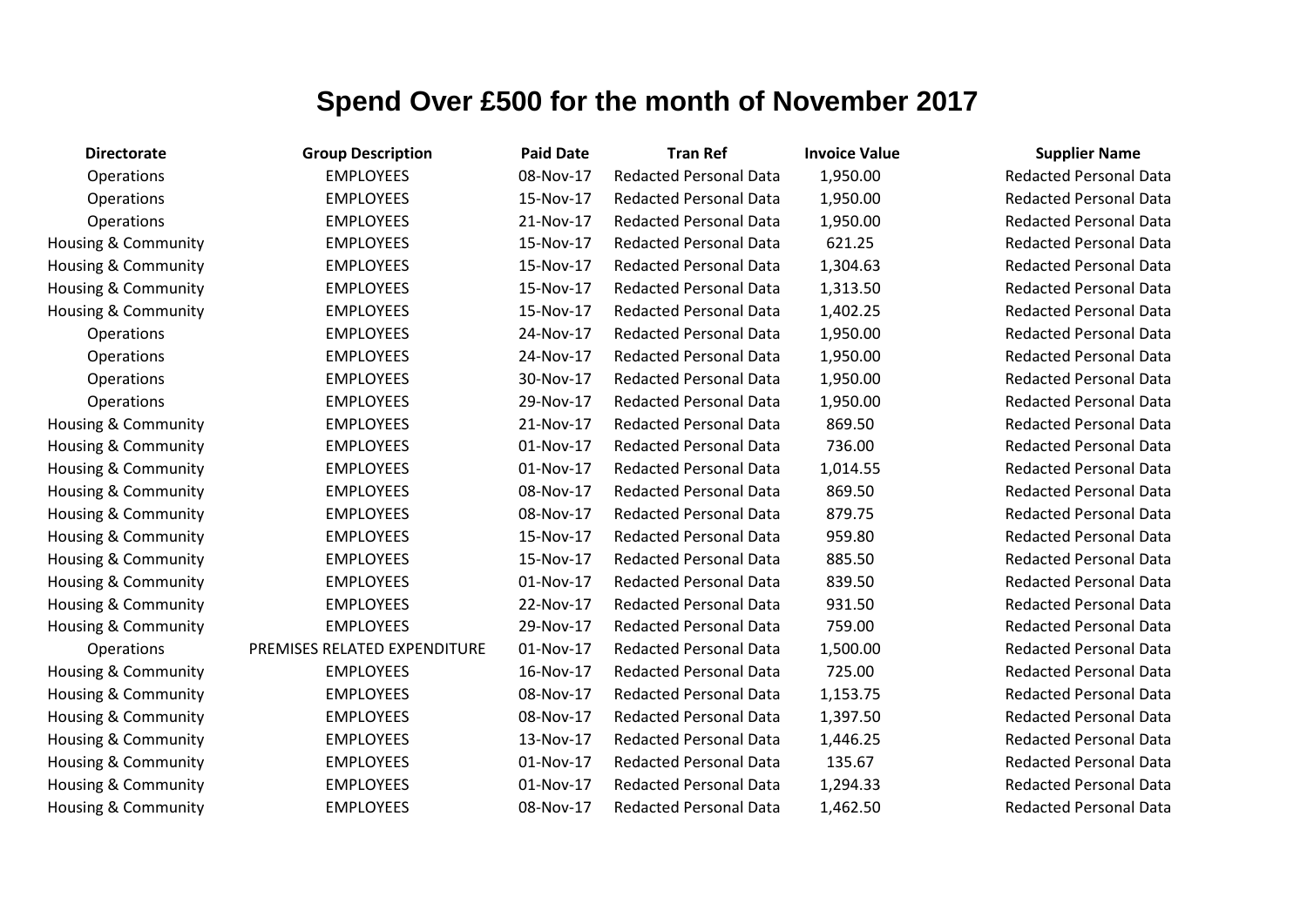| <b>Directorate</b>             | <b>Group Description</b>     | <b>Paid Date</b> | <b>Tran Ref</b>               | <b>Invoice Value</b> | <b>Supplier Name</b>          |
|--------------------------------|------------------------------|------------------|-------------------------------|----------------------|-------------------------------|
| <b>Housing &amp; Community</b> | <b>EMPLOYEES</b>             | 27-Nov-17        | <b>Redacted Personal Data</b> | 1,446.25             | <b>Redacted Personal Data</b> |
| <b>Operations</b>              | <b>SUPPLIES AND SERVICES</b> | 10-Nov-17        | <b>Redacted Personal Data</b> | 1,421.00             | <b>Redacted Personal Data</b> |
| Operations                     | <b>SUPPLIES AND SERVICES</b> | 10-Nov-17        | <b>Redacted Personal Data</b> | 1,411.00             | <b>Redacted Personal Data</b> |
| Operations                     | <b>SUPPLIES AND SERVICES</b> | 10-Nov-17        | <b>Redacted Personal Data</b> | 1,247.00             | <b>Redacted Personal Data</b> |
| Operations                     | <b>SUPPLIES AND SERVICES</b> | 29-Nov-17        | <b>Redacted Personal Data</b> | 1,247.00             | <b>Redacted Personal Data</b> |
| Housing & Community            | <b>SUPPLIES AND SERVICES</b> | 10-Nov-17        | <b>Redacted Personal Data</b> | 601.80               | <b>Redacted Personal Data</b> |
| Housing & Community            | <b>SUPPLIES AND SERVICES</b> | 08-Nov-17        | <b>Redacted Personal Data</b> | 1,700.00             | <b>Redacted Personal Data</b> |
| Housing & Community            | <b>SUPPLIES AND SERVICES</b> | 08-Nov-17        | <b>Redacted Personal Data</b> | 16,581.80            | <b>Redacted Personal Data</b> |
| Housing & Community            | <b>SUPPLIES AND SERVICES</b> | 08-Nov-17        | <b>Redacted Personal Data</b> | 4,001.80             | <b>Redacted Personal Data</b> |
| Growth & Development           | <b>EMPLOYEES</b>             | 29-Nov-17        | <b>Redacted Personal Data</b> | 1,071.95             | <b>Redacted Personal Data</b> |
| Growth & Development           | <b>EMPLOYEES</b>             | 03-Nov-17        | <b>Redacted Personal Data</b> | 985.60               | <b>Redacted Personal Data</b> |
| Growth & Development           | <b>EMPLOYEES</b>             | 03-Nov-17        | <b>Redacted Personal Data</b> | 1,257.20             | <b>Redacted Personal Data</b> |
| Growth & Development           | <b>EMPLOYEES</b>             | 10-Nov-17        | <b>Redacted Personal Data</b> | 1,032.50             | <b>Redacted Personal Data</b> |
| Growth & Development           | <b>EMPLOYEES</b>             | 13-Nov-17        | <b>Redacted Personal Data</b> | 1,776.25             | <b>Redacted Personal Data</b> |
| Growth & Development           | <b>EMPLOYEES</b>             | 16-Nov-17        | <b>Redacted Personal Data</b> | 988.75               | <b>Redacted Personal Data</b> |
| Growth & Development           | <b>EMPLOYEES</b>             | 16-Nov-17        | <b>Redacted Personal Data</b> | 974.40               | <b>Redacted Personal Data</b> |
| Growth & Development           | <b>EMPLOYEES</b>             | 30-Nov-17        | <b>Redacted Personal Data</b> | 956.55               | <b>Redacted Personal Data</b> |
| Growth & Development           | <b>EMPLOYEES</b>             | 30-Nov-17        | <b>Redacted Personal Data</b> | 962.95               | <b>Redacted Personal Data</b> |
| Housing & Community            | <b>SUPPLIES AND SERVICES</b> | 29-Nov-17        | <b>Redacted Personal Data</b> | 1,080.00             | <b>Redacted Personal Data</b> |
| Growth & Development           | <b>SUPPLIES AND SERVICES</b> | 01-Nov-17        | <b>Redacted Personal Data</b> | 3,090.27             | <b>Redacted Personal Data</b> |
| Growth & Development           | <b>SUPPLIES AND SERVICES</b> | 13-Nov-17        | <b>Redacted Personal Data</b> | 3,090.27             | <b>Redacted Personal Data</b> |
| Growth & Development           | <b>EMPLOYEES</b>             | 13-Nov-17        | <b>Redacted Personal Data</b> | 11,012.75            | <b>Redacted Personal Data</b> |
| Housing & Community            | <b>EMPLOYEES</b>             | 03-Nov-17        | <b>Redacted Personal Data</b> | 822.00               | <b>Redacted Personal Data</b> |
| Housing & Community            | <b>EMPLOYEES</b>             | 03-Nov-17        | <b>Redacted Personal Data</b> | 810.00               | <b>Redacted Personal Data</b> |
| <b>Housing &amp; Community</b> | <b>SUPPLIES AND SERVICES</b> | 10-Nov-17        | <b>Redacted Personal Data</b> | 1,960.00             | <b>Redacted Personal Data</b> |
| Housing & Community            | SUPPLIES AND SERVICES        | 03-Nov-17        | <b>Redacted Personal Data</b> | 2,240.00             | <b>Redacted Personal Data</b> |
| Housing & Community            | <b>EMPLOYEES</b>             | 21-Nov-17        | <b>Redacted Personal Data</b> | 810.00               | <b>Redacted Personal Data</b> |
| Housing & Community            | <b>EMPLOYEES</b>             | 21-Nov-17        | <b>Redacted Personal Data</b> | 948.00               | <b>Redacted Personal Data</b> |
| Housing & Community            | <b>EMPLOYEES</b>             | 24-Nov-17        | <b>Redacted Personal Data</b> | 618.00               | <b>Redacted Personal Data</b> |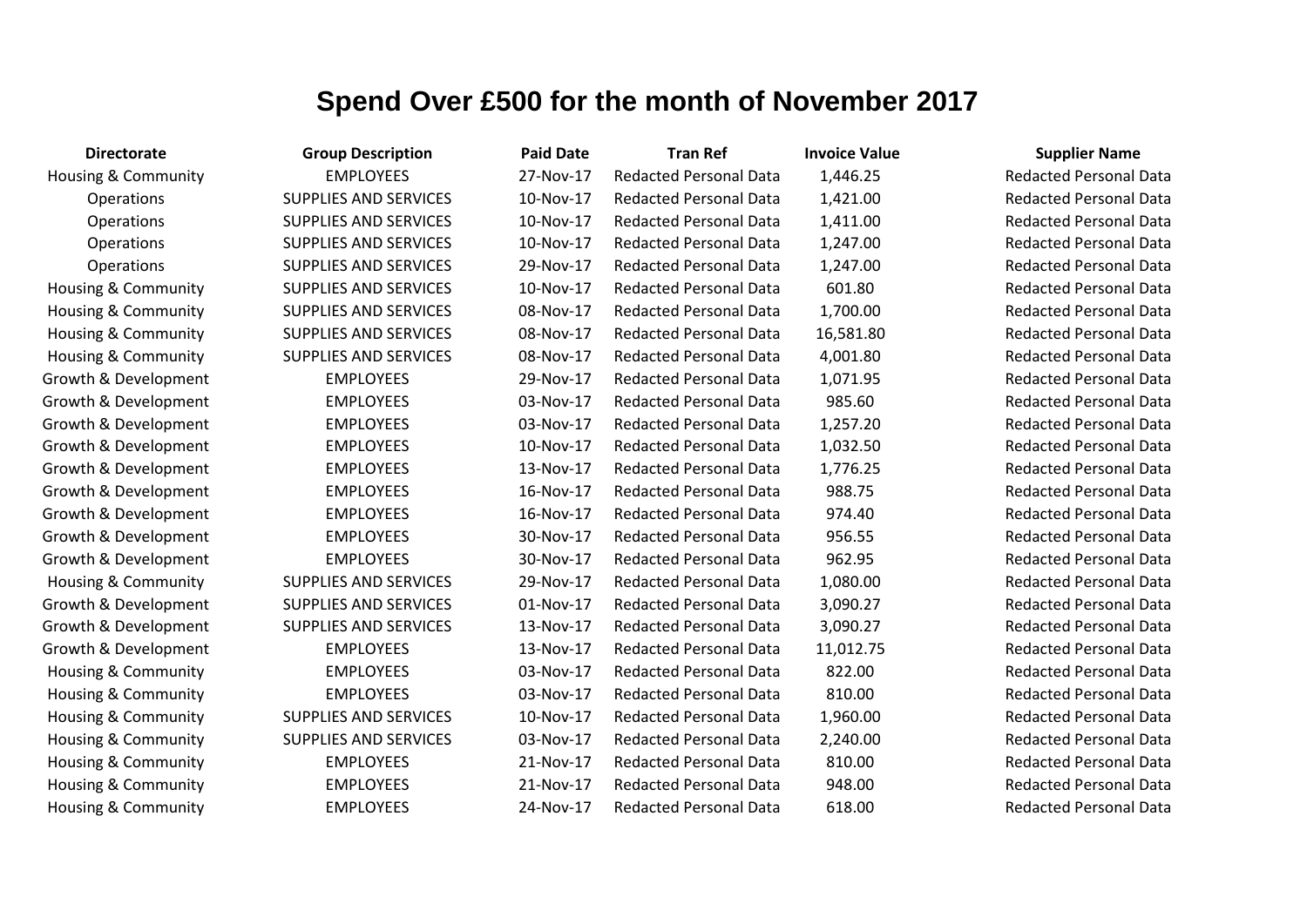| <b>Directorate</b>             | <b>Group Description</b>     | <b>Paid Date</b> | <b>Tran Ref</b>               | <b>Invoice Value</b> | <b>Supplier Name</b>                           |
|--------------------------------|------------------------------|------------------|-------------------------------|----------------------|------------------------------------------------|
| Housing & Community            | <b>EMPLOYEES</b>             | 21-Nov-17        | <b>Redacted Personal Data</b> | 900.00               | <b>Redacted Personal Data</b>                  |
| Housing & Community            | <b>SUPPLIES AND SERVICES</b> | 16-Nov-17        | <b>Redacted Personal Data</b> | 2,240.00             | <b>Redacted Personal Data</b>                  |
| Housing & Community            | <b>EMPLOYEES</b>             | 30-Nov-17        | <b>Redacted Personal Data</b> | 918.00               | <b>Redacted Personal Data</b>                  |
| <b>Housing &amp; Community</b> | <b>SUPPLIES AND SERVICES</b> | 30-Nov-17        | <b>Redacted Personal Data</b> | 2,240.00             | <b>Redacted Personal Data</b>                  |
| <b>Balance Sheet</b>           | <b>CURRENT ASSETS</b>        | 03-Nov-17        | D0195697                      | 515.00               | <b>ROBBINS LTD</b>                             |
| Operations                     | <b>SUPPLIES AND SERVICES</b> | 15-Nov-17        | 9055373107                    | 1,980.07             | ROYAL MAIL GROUP LTD                           |
| Operations                     | <b>SUPPLIES AND SERVICES</b> | 21-Nov-17        | 9055419695                    | 1,110.72             | ROYAL MAIL GROUP LTD                           |
| Operations                     | <b>SUPPLIES AND SERVICES</b> | 24-Nov-17        | 9055291134                    | 1,612.40             | ROYAL MAIL GROUP LTD                           |
| Operations                     | <b>TRANSFER PAYMENTS</b>     | 10-Nov-17        | <b>EPRF 777</b>               | 890.00               | <b>RUISHTON &amp; THORNFALCON PARISH COUNC</b> |
| <b>Housing &amp; Community</b> | PREMISES RELATED EXPENDITURE | 06-Nov-17        | 94947                         | 2,482.40             | S. MORRIS LTD                                  |
| <b>Capital Payments</b>        | <b>CAPITAL</b>               | 06-Nov-17        | 0000031210DUPLIC              | 4,572.45             | Saltire Facilities Management Ltd              |
| <b>Capital Payments</b>        | <b>CAPITAL</b>               | 06-Nov-17        | 0000031727DUPLIC              | 4,751.45             | Saltire Facilities Management Ltd              |
| <b>Capital Payments</b>        | <b>CAPITAL</b>               | 06-Nov-17        | 0000032056DUPLIC              | 5,436.10             | Saltire Facilities Management Ltd              |
| <b>Capital Payments</b>        | <b>CAPITAL</b>               | 06-Nov-17        | 0000032260DUPLIC              | 3,851.46             | Saltire Facilities Management Ltd              |
| <b>Capital Payments</b>        | <b>CAPITAL</b>               | 06-Nov-17        | 0000032261DUPLIC              | 3,139.81             | Saltire Facilities Management Ltd              |
| Housing & Community            | <b>SUPPLIES AND SERVICES</b> | 06-Nov-17        | TDBC-0129                     | 605.00               | <b>Simon Rugg</b>                              |
| Housing & Community            | <b>SUPPLIES AND SERVICES</b> | 15-Nov-17        | <b>TDBC-0128</b>              | 715.00               | <b>Simon Rugg</b>                              |
| <b>Housing &amp; Community</b> | PREMISES RELATED EXPENDITURE | 03-Nov-17        | 9900353167                    | 52.94                | Sodexo Limited                                 |
| Housing & Community            | PREMISES RELATED EXPENDITURE | 03-Nov-17        | 9900353167                    | 51.46                | Sodexo Limited                                 |
| Housing & Community            | PREMISES RELATED EXPENDITURE | 03-Nov-17        | 9900353167                    | 56.00                | Sodexo Limited                                 |
| <b>Housing &amp; Community</b> | PREMISES RELATED EXPENDITURE | 03-Nov-17        | 9900353167                    | 102.36               | Sodexo Limited                                 |
| <b>Housing &amp; Community</b> | PREMISES RELATED EXPENDITURE | 03-Nov-17        | 9900353167                    | 50.67                | Sodexo Limited                                 |
| Housing & Community            | PREMISES RELATED EXPENDITURE | 03-Nov-17        | 9900353167                    | 50.33                | Sodexo Limited                                 |
| <b>Housing &amp; Community</b> | PREMISES RELATED EXPENDITURE | 03-Nov-17        | 9900353167                    | 99.98                | Sodexo Limited                                 |
| Housing & Community            | PREMISES RELATED EXPENDITURE | 03-Nov-17        | 9900353167                    | 100.00               | Sodexo Limited                                 |
| <b>Housing &amp; Community</b> | PREMISES RELATED EXPENDITURE | 03-Nov-17        | 9900353166                    | 83.20                | Sodexo Limited                                 |
| Housing & Community            | PREMISES RELATED EXPENDITURE | 03-Nov-17        | 9900353166                    | 61.23                | Sodexo Limited                                 |
| <b>Housing &amp; Community</b> | PREMISES RELATED EXPENDITURE | 03-Nov-17        | 9900353166                    | 13.45                | Sodexo Limited                                 |
| <b>Housing &amp; Community</b> | PREMISES RELATED EXPENDITURE | 03-Nov-17        | 9900353166                    | 77.53                | Sodexo Limited                                 |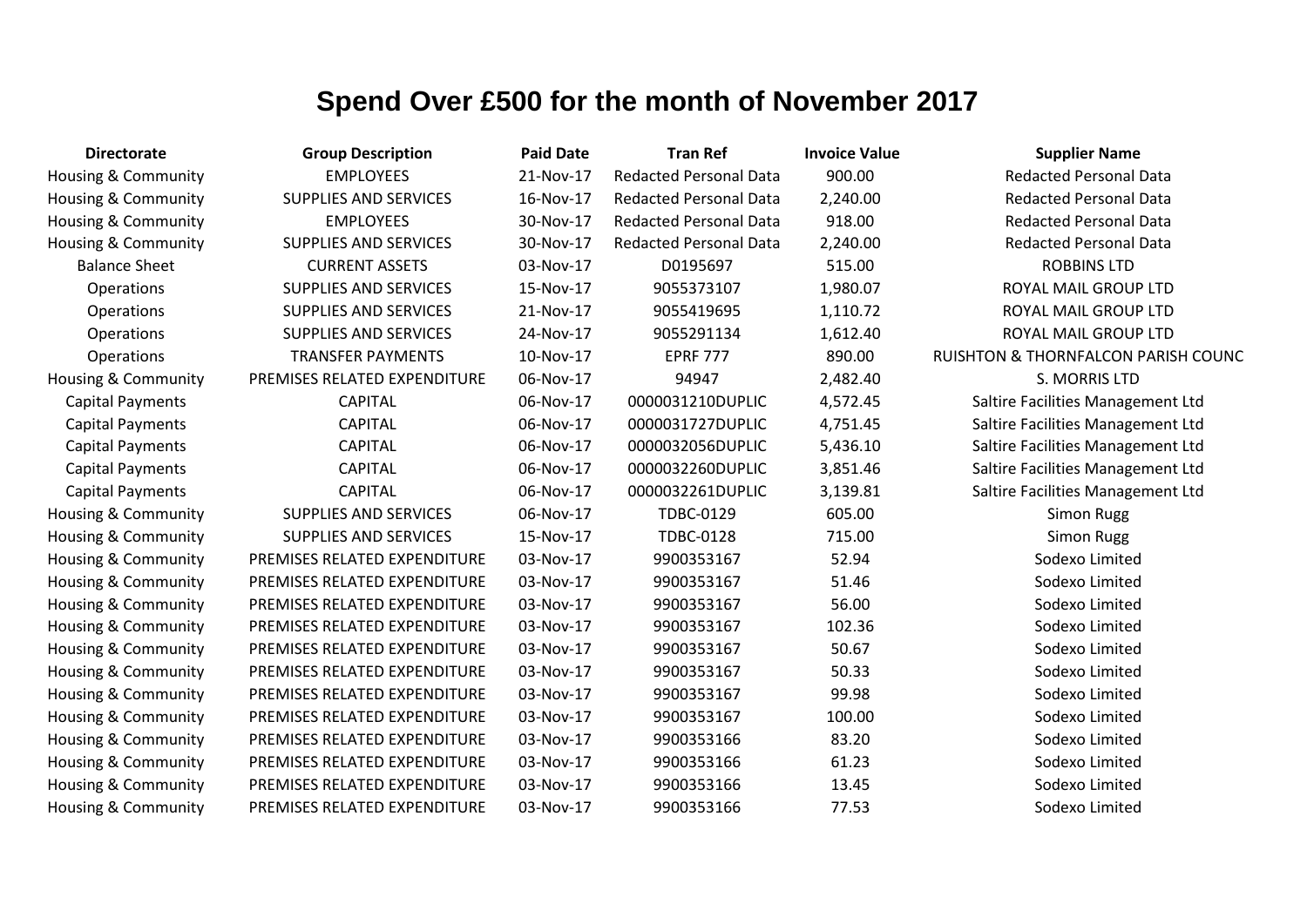| <b>Directorate</b>             | <b>Group Description</b>     | <b>Paid Date</b> | <b>Tran Ref</b> | <b>Invoice Value</b> | <b>Supplier Name</b>    |
|--------------------------------|------------------------------|------------------|-----------------|----------------------|-------------------------|
| <b>Housing &amp; Community</b> | PREMISES RELATED EXPENDITURE | 03-Nov-17        | 9900353166      | 56.00                | Sodexo Limited          |
| <b>Housing &amp; Community</b> | PREMISES RELATED EXPENDITURE | 03-Nov-17        | 9900353166      | 74.26                | Sodexo Limited          |
| Housing & Community            | PREMISES RELATED EXPENDITURE | 03-Nov-17        | 9900353166      | 114.61               | Sodexo Limited          |
| <b>Housing &amp; Community</b> | PREMISES RELATED EXPENDITURE | 03-Nov-17        | 9900353166      | 277.38               | Sodexo Limited          |
| Housing & Community            | PREMISES RELATED EXPENDITURE | 03-Nov-17        | 9900353166      | 302.54               | Sodexo Limited          |
| Housing & Community            | PREMISES RELATED EXPENDITURE | 24-Nov-17        | 9900359404      | 83.20                | Sodexo Limited          |
| Housing & Community            | PREMISES RELATED EXPENDITURE | 24-Nov-17        | 9900359404      | 61.23                | Sodexo Limited          |
| <b>Housing &amp; Community</b> | PREMISES RELATED EXPENDITURE | 24-Nov-17        | 9900359404      | 13.45                | Sodexo Limited          |
| Housing & Community            | PREMISES RELATED EXPENDITURE | 24-Nov-17        | 9900359404      | 77.53                | Sodexo Limited          |
| <b>Housing &amp; Community</b> | PREMISES RELATED EXPENDITURE | 24-Nov-17        | 9900359404      | 56.00                | Sodexo Limited          |
| Housing & Community            | PREMISES RELATED EXPENDITURE | 24-Nov-17        | 9900359404      | 74.26                | Sodexo Limited          |
| Housing & Community            | PREMISES RELATED EXPENDITURE | 24-Nov-17        | 9900359404      | 114.61               | Sodexo Limited          |
| Housing & Community            | PREMISES RELATED EXPENDITURE | 24-Nov-17        | 9900359404      | 277.38               | Sodexo Limited          |
| Housing & Community            | PREMISES RELATED EXPENDITURE | 24-Nov-17        | 9900359404      | 302.54               | Sodexo Limited          |
| Housing & Community            | PREMISES RELATED EXPENDITURE | 24-Nov-17        | 9900359405      | 52.94                | Sodexo Limited          |
| <b>Housing &amp; Community</b> | PREMISES RELATED EXPENDITURE | 24-Nov-17        | 9900359405      | 51.46                | Sodexo Limited          |
| <b>Housing &amp; Community</b> | PREMISES RELATED EXPENDITURE | 24-Nov-17        | 9900359405      | 56.00                | Sodexo Limited          |
| Housing & Community            | PREMISES RELATED EXPENDITURE | 24-Nov-17        | 9900359405      | 102.36               | Sodexo Limited          |
| Housing & Community            | PREMISES RELATED EXPENDITURE | 24-Nov-17        | 9900359405      | 50.67                | Sodexo Limited          |
| Housing & Community            | PREMISES RELATED EXPENDITURE | 24-Nov-17        | 9900359405      | 50.33                | Sodexo Limited          |
| Housing & Community            | PREMISES RELATED EXPENDITURE | 24-Nov-17        | 9900359405      | 99.98                | Sodexo Limited          |
| Housing & Community            | PREMISES RELATED EXPENDITURE | 24-Nov-17        | 9900359405      | 100.00               | Sodexo Limited          |
| Operations                     | PREMISES RELATED EXPENDITURE | 24-Nov-17        | 9900359408      | 769.76               | Sodexo Limited          |
| Operations                     | <b>SUPPLIES AND SERVICES</b> | 22-Nov-17        | INV01750722     | 15,176.85            | Softcat Plc             |
| Operations                     | THIRD PARTY PAYMENTS         | 29-Nov-17        | 60650241        | 46,563.70            | SOMERSET COUNTY COUNCIL |
| Operations                     | <b>SUPPLIES AND SERVICES</b> | 13-Nov-17        | 60653730        | 44,668.75            | SOMERSET COUNTY COUNCIL |
| Operations                     | <b>SUPPLIES AND SERVICES</b> | 08-Nov-17        | 60658575        | 44,668.75            | SOMERSET COUNTY COUNCIL |
| Operations                     | THIRD PARTY PAYMENTS         | 13-Nov-17        | 60661753        | 1,967.65             | SOMERSET COUNTY COUNCIL |
| Operations                     | THIRD PARTY PAYMENTS         | 10-Nov-17        | 60661219        | 144,736.16           | SOMERSET COUNTY COUNCIL |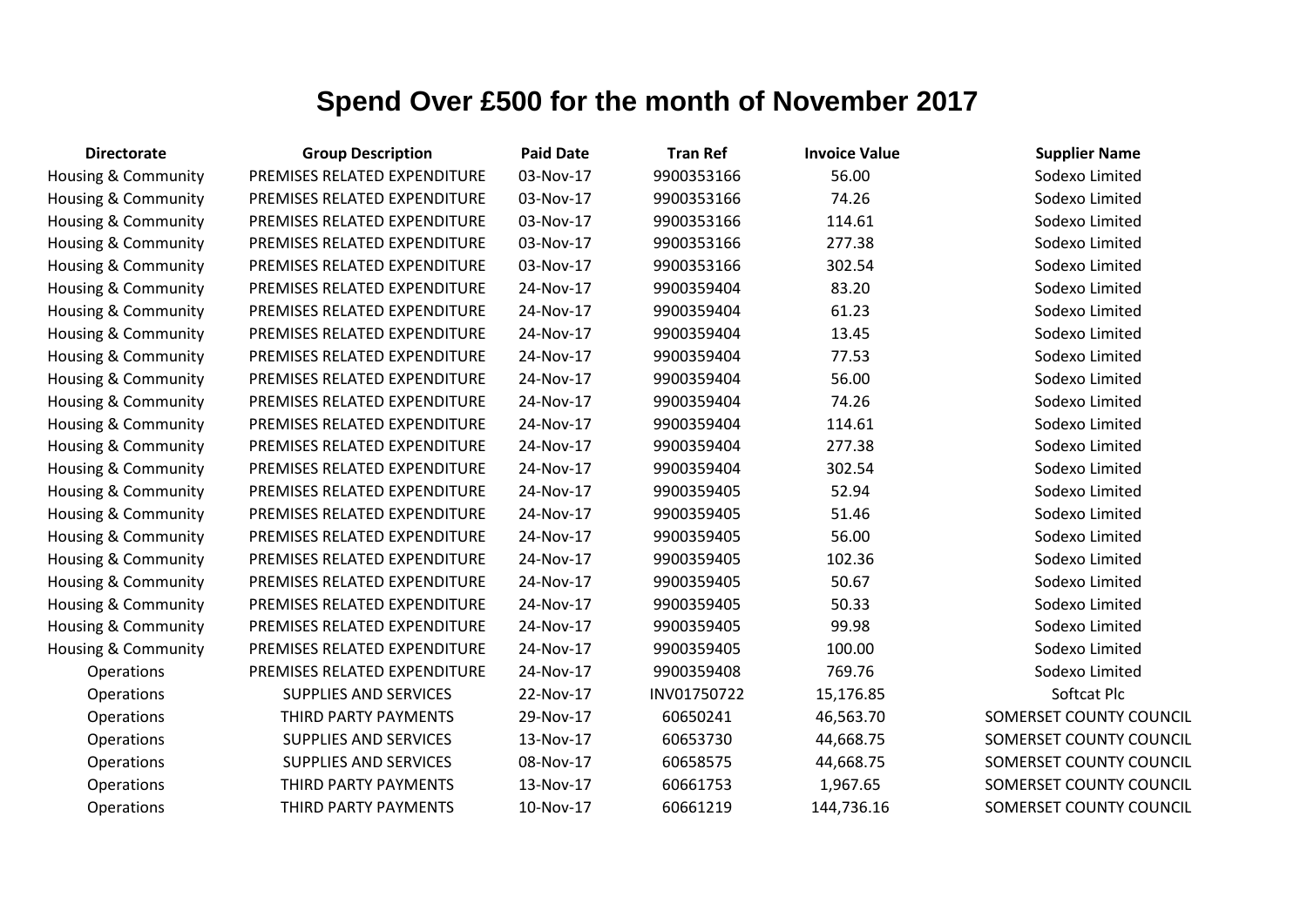| <b>Directorate</b>             | <b>Group Description</b>     | <b>Paid Date</b> | <b>Tran Ref</b>       | <b>Invoice Value</b> | <b>Supplier Name</b>                     |
|--------------------------------|------------------------------|------------------|-----------------------|----------------------|------------------------------------------|
| Operations                     | THIRD PARTY PAYMENTS         | 13-Nov-17        | 60663862              | 1,842.70             | SOMERSET COUNTY COUNCIL                  |
| <b>Operations</b>              | <b>SUPPLIES AND SERVICES</b> | 10-Nov-17        | 60664157              | 44,668.75            | SOMERSET COUNTY COUNCIL                  |
| Operations                     | THIRD PARTY PAYMENTS         | 15-Nov-17        | 60664697              | 22,205.00            | SOMERSET COUNTY COUNCIL                  |
| <b>Capital Payments</b>        | <b>CAPITAL</b>               | 29-Nov-17        | 60669124              | 10,000.00            | SOMERSET COUNTY COUNCIL                  |
| Corporate Management           | <b>EMPLOYEES</b>             | 01-Nov-17        | 60658247              | 11,700.00            | Somerset County Council Pension Fund     |
| <b>Balance Sheet</b>           | <b>EMPLOYEES</b>             | 08-Nov-17        | 60658406              | 189,852.00           | Somerset County Council Pension Fund     |
| <b>Balance Sheet</b>           | <b>EMPLOYEES</b>             | 29-Nov-17        | 60664446              | 189,852.00           | Somerset County Council Pension Fund     |
| <b>Corporate Management</b>    | <b>EMPLOYEES</b>             | 16-Nov-17        | 60664167              | 11,700.00            | Somerset County Council Pension Fund     |
| Operations                     | <b>SUPPLIES AND SERVICES</b> | 21-Nov-17        | 1056                  | 765.00               | Somerset Dog Warden Service              |
| <b>Housing &amp; Community</b> | PREMISES RELATED EXPENDITURE | 01-Nov-17        | 312226                | 709.79               | Somerset Gas Company                     |
| Operations                     | <b>SUPPLIES AND SERVICES</b> | 10-Nov-17        | OP/M363873            | 480.96               | <b>Specialist Computer Centres</b>       |
| Operations                     | <b>SUPPLIES AND SERVICES</b> | 10-Nov-17        | OP/M363873            | 641.28               | <b>Specialist Computer Centres</b>       |
| Operations                     | <b>SUPPLIES AND SERVICES</b> | 10-Nov-17        | OP/M363873            | 641.28               | <b>Specialist Computer Centres</b>       |
| Operations                     | <b>SUPPLIES AND SERVICES</b> | 10-Nov-17        | OP/M363873            | 641.28               | <b>Specialist Computer Centres</b>       |
| Operations                     | <b>SUPPLIES AND SERVICES</b> | 10-Nov-17        | OP/M363873            | 88.84                | <b>Specialist Computer Centres</b>       |
| Operations                     | <b>SUPPLIES AND SERVICES</b> | 10-Nov-17        | OP/M363873            | 7.70                 | <b>Specialist Computer Centres</b>       |
| <b>Housing &amp; Community</b> | <b>SUPPLIES AND SERVICES</b> | 08-Nov-17        | 1149/A                | 10,000.00            | St John's Church of England VA Primary S |
| Operations                     | <b>TRANSFER PAYMENTS</b>     | 08-Nov-17        | <b>BURIAL GRANT</b>   | 525.00               | <b>Staplegrove Parish Council</b>        |
| Operations                     | <b>TRANSFER PAYMENTS</b>     | 10-Nov-17        | <b>FOOTPATH GRANT</b> | 1,175.00             | <b>Staplegrove Parish Council</b>        |
| Operations                     | <b>TRANSFER PAYMENTS</b>     | 10-Nov-17        | <b>FOOTPATH GRANT</b> | 900.00               | <b>Stawley Parish Council</b>            |
| and non-Specific Grant Inco    | BELOW NET COST OF SERVICES   | 13-Nov-17        | <b>CIL 2017</b>       | 2,042.00             | <b>Stawley Parish Council</b>            |
| Housing & Community            | <b>SUPPLIES AND SERVICES</b> | 03-Nov-17        | 79                    | 700.00               | <b>Steve Wilkins</b>                     |
| <b>Housing &amp; Community</b> | <b>SUPPLIES AND SERVICES</b> | 03-Nov-17        | 81                    | 700.00               | <b>Steve Wilkins</b>                     |
| Housing & Community            | <b>SUPPLIES AND SERVICES</b> | 03-Nov-17        | 82                    | 600.00               | <b>Steve Wilkins</b>                     |
| Housing & Community            | PREMISES RELATED EXPENDITURE | 01-Nov-17        | 126                   | 1,120.00             | <b>Steve Wilkins</b>                     |
| <b>Housing &amp; Community</b> | PREMISES RELATED EXPENDITURE | 03-Nov-17        | 90                    | 550.00               | <b>Steve Wilkins</b>                     |
| Housing & Community            | <b>SUPPLIES AND SERVICES</b> | 03-Nov-17        | 80DUPLICATE           | 700.00               | <b>Steve Wilkins</b>                     |
| Housing & Community            | PREMISES RELATED EXPENDITURE | 13-Nov-17        | 129A                  | 900.00               | <b>Steve Wilkins</b>                     |
| Operations                     | <b>TRANSFER PAYMENTS</b>     | 10-Nov-17        | <b>FOOTPATH GRANT</b> | 1,310.00             | <b>Stoke St Gregory Parish Council</b>   |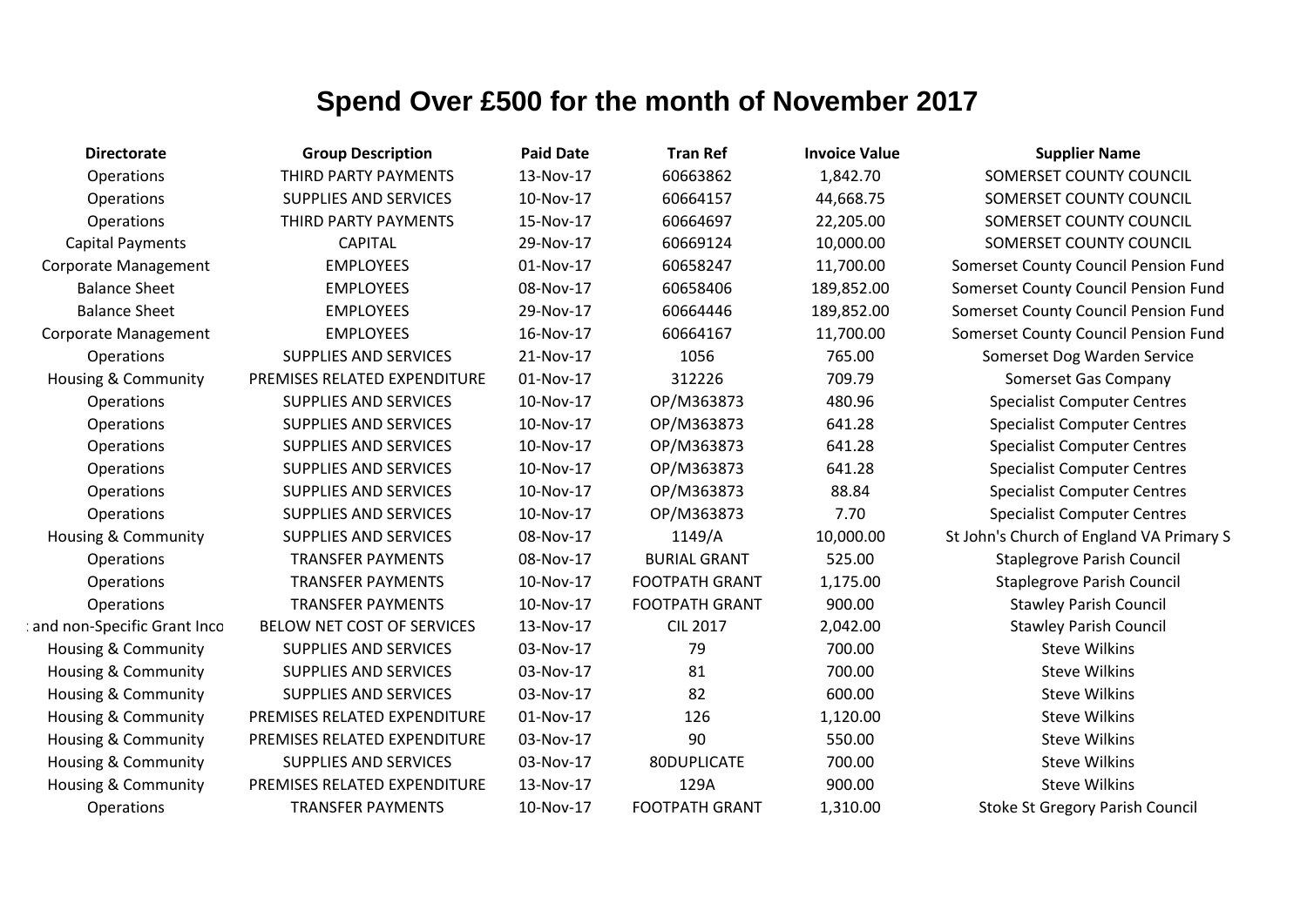| <b>Directorate</b>             | <b>Group Description</b>      | <b>Paid Date</b> | <b>Tran Ref</b>    | <b>Invoice Value</b> | <b>Supplier Name</b>               |
|--------------------------------|-------------------------------|------------------|--------------------|----------------------|------------------------------------|
| <b>Capital Payments</b>        | <b>CAPITAL</b>                | 30-Nov-17        | <b>EPRF 852</b>    | 7,826.00             | Stoke St Mary Village Hall         |
| Operations                     | <b>SUPPLIES AND SERVICES</b>  | 29-Nov-17        | 1732               | 650.00               | <b>STONE &amp; PARTNERS</b>        |
| <b>Housing &amp; Community</b> | TRANSPORT RELATED EXPENDITURE | 10-Nov-17        | 1620               | 900.00               | <b>Style Signs</b>                 |
| Operations                     | <b>SUPPLIES AND SERVICES</b>  | 30-Nov-17        | 30856070           | 847.86               | SUEZ Recycling and Recovery UK Ltd |
| Housing & Community            | BELOW NET COST OF SERVICES    | 03-Nov-17        | <b>EPRF 748</b>    | 944.07               | <b>Sundry BACS</b>                 |
| Housing & Community            | PREMISES RELATED EXPENDITURE  | 30-Nov-17        | 10403              | 4,499.00             | <b>Sundry BACS</b>                 |
| <b>Capital Payments</b>        | <b>CAPITAL</b>                | 10-Nov-17        | EPRF 817 43687     | 3,054.21             | <b>Sundry BACS</b>                 |
| <b>Housing &amp; Community</b> | <b>SUPPLIES AND SERVICES</b>  | 10-Nov-17        | <b>EPRF 810</b>    | 750.00               | <b>Sundry BACS</b>                 |
| Housing & Community            | <b>SUPPLIES AND SERVICES</b>  | 10-Nov-17        | <b>EPRF 812</b>    | 750.00               | <b>Sundry BACS</b>                 |
| <b>Housing &amp; Community</b> | BELOW NET COST OF SERVICES    | 29-Nov-17        | <b>EPRF 838</b>    | 1,189.35             | <b>Sundry BACS</b>                 |
| Housing & Community            | THIRD PARTY PAYMENTS          | 27-Nov-17        | <b>EPRF 840</b>    | 750.00               | <b>Sundry BACS</b>                 |
| Housing & Community            | BELOW NET COST OF SERVICES    | 43061            | <b>EPRF 859</b>    | 815.00               | <b>Sundry BACS</b>                 |
| Housing & Community            | THIRD PARTY PAYMENTS          | 43066            | <b>EPRF 864</b>    | 995.00               | <b>Sundry BACS</b>                 |
| Housing & Community            | BELOW NET COST OF SERVICES    | 43063            | <b>EPRF 875</b>    | 1,000.00             | <b>Sundry BACS</b>                 |
| Housing & Community            | BELOW NET COST OF SERVICES    | 43066            | <b>EPRF 870</b>    | 957.82               | <b>Sundry BACS</b>                 |
| <b>Capital Payments</b>        | <b>CAPITAL</b>                | 43068            | <b>EPRF 878</b>    | 21,837.60            | <b>Sundry BACS</b>                 |
| Housing & Community            | BELOW NET COST OF SERVICES    | 43045            | <b>EPRF 679</b>    | 613.24               | <b>Sundry Cheque</b>               |
| Operations                     | <b>INCOME</b>                 | 43040            | <b>EPRF 726</b>    | 870.00               | <b>Sundry Cheque</b>               |
| Housing & Community            | BELOW NET COST OF SERVICES    | 43049            | <b>EPRF 814</b>    | 861.44               | <b>Sundry Cheque</b>               |
| Housing & Community            | BELOW NET COST OF SERVICES    | 43049            | <b>RENT REFUND</b> | 954.04               | <b>Sundry Cheque</b>               |
| Housing & Community            | BELOW NET COST OF SERVICES    | 43054            | <b>EPRF 821</b>    | 765.68               | <b>Sundry Cheque</b>               |
| Housing & Community            | BELOW NET COST OF SERVICES    | 43061            | <b>EPRF 858</b>    | 2,143.78             | <b>Sundry Cheque</b>               |
| <b>Housing &amp; Community</b> | BELOW NET COST OF SERVICES    | 43063            | <b>EPRF 862</b>    | 902.56               | <b>Sundry Cheque</b>               |
| Growth & Development           | <b>INCOME</b>                 | 43066            | <b>EPRF 868</b>    | 770.00               | <b>Sundry Cheque</b>               |
| Housing & Community            | BELOW NET COST OF SERVICES    | 43068            | <b>EPRF 874</b>    | 603.37               | <b>Sundry Cheque</b>               |
| <b>Housing &amp; Community</b> | PREMISES RELATED EXPENDITURE  | 43052            | 22856              | 2,928.24             | T & C ELECTRICAL CONTRACTORS LTD   |
| Housing & Community            | PREMISES RELATED EXPENDITURE  | 43054            | 22855              | 895.00               | T & C ELECTRICAL CONTRACTORS LTD   |
| Operations                     | <b>SUPPLIES AND SERVICES</b>  | 43061            | 61345351           | 2,000.00             | <b>TAMESIDE MBC</b>                |
| Operations                     | <b>SUPPLIES AND SERVICES</b>  | 43061            | 61586864           | 1,000.00             | <b>TAMESIDE MBC</b>                |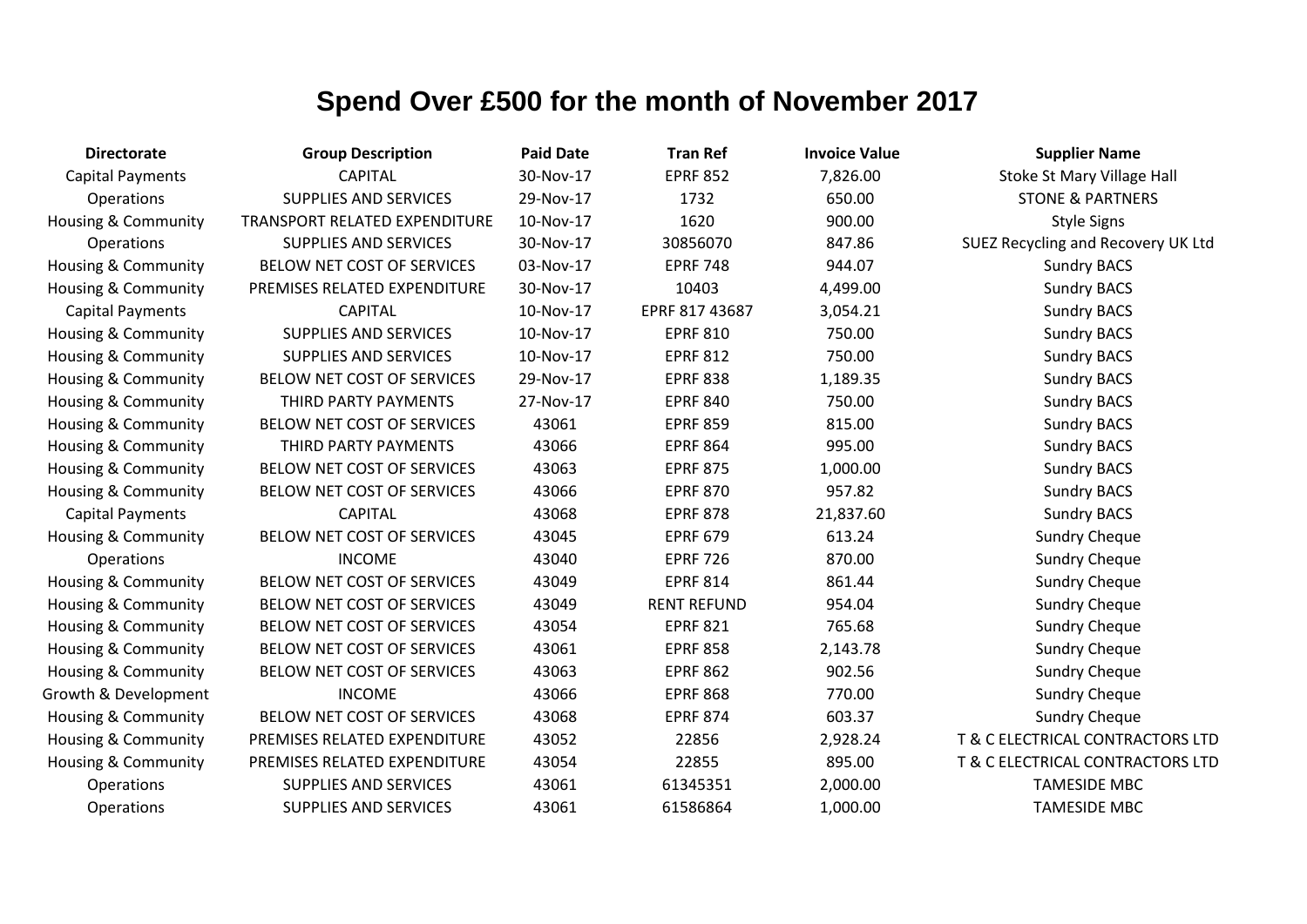| <b>Directorate</b>             | <b>Group Description</b>      | <b>Paid Date</b> | <b>Tran Ref</b> | <b>Invoice Value</b> | <b>Supplier Name</b>                   |
|--------------------------------|-------------------------------|------------------|-----------------|----------------------|----------------------------------------|
| Housing & Community            | THIRD PARTY PAYMENTS          | 43049            | <b>EPRF 672</b> | 3,000.00             | Taunton East Development Trust Ltd     |
| Growth & Development           | <b>TRANSFER PAYMENTS</b>      | 43041            | 220517          | 35,150.00            | <b>Taunton Theatre Association Ltd</b> |
| Growth & Development           | <b>TRANSFER PAYMENTS</b>      | 43041            | 300617          | 35,150.00            | <b>Taunton Theatre Association Ltd</b> |
| Growth & Development           | <b>TRANSFER PAYMENTS</b>      | 43041            | 61017           | 35,150.00            | <b>Taunton Theatre Association Ltd</b> |
| Housing & Community            | <b>SUPPLIES AND SERVICES</b>  | 43049            | 174308          | 2,000.00             | <b>Taylor Lewis Limited</b>            |
| <b>Housing &amp; Community</b> | SUPPLIES AND SERVICES         | 43054            | 900018885       | 2,925.00             | TeleAlarm Europe GmbH                  |
| <b>Capital Payments</b>        | <b>CAPITAL</b>                | 43063            | 900019022       | 990.00               | TeleAlarm Europe GmbH                  |
| <b>Housing &amp; Community</b> | PREMISES RELATED EXPENDITURE  | 43049            | TG1650          | 1,298.00             | <b>TG Roofing Ltd</b>                  |
| <b>Housing &amp; Community</b> | PREMISES RELATED EXPENDITURE  | 43040            | 3042            | 546.69               | The Carpet Warehouse                   |
| Housing & Community            | PREMISES RELATED EXPENDITURE  | 43047            | 3052            | 506.61               | The Carpet Warehouse                   |
| Housing & Community            | PREMISES RELATED EXPENDITURE  | 43040            | 3040            | 2,061.42             | The Carpet Warehouse                   |
| Housing & Community            | PREMISES RELATED EXPENDITURE  | 43047            | 3051            | 536.62               | The Carpet Warehouse                   |
| <b>Housing &amp; Community</b> | PREMISES RELATED EXPENDITURE  | 43040            | 3041            | 1,389.90             | The Carpet Warehouse                   |
| <b>Housing &amp; Community</b> | PREMISES RELATED EXPENDITURE  | 43052            | 3059            | 771.92               | The Carpet Warehouse                   |
| Housing & Community            | PREMISES RELATED EXPENDITURE  | 43060            | 3086            | 513.27               | The Carpet Warehouse                   |
| <b>Housing &amp; Community</b> | PREMISES RELATED EXPENDITURE  | 43060            | 3088            | 685.45               | The Carpet Warehouse                   |
| <b>Housing &amp; Community</b> | PREMISES RELATED EXPENDITURE  | 43052            | 3060            | 786.63               | The Carpet Warehouse                   |
| Housing & Community            | PREMISES RELATED EXPENDITURE  | 43069            | 3108            | 605.95               | The Carpet Warehouse                   |
| <b>Operations</b>              | TRANSPORT RELATED EXPENDITURE | 43045            | 1190042         | 1,306.09             | The Fuelcard People                    |
| Operations                     | TRANSPORT RELATED EXPENDITURE | 43045            | 2127539         | 8,363.70             | The Fuelcard People                    |
| Operations                     | TRANSPORT RELATED EXPENDITURE | 43042            | 1180314         | 1,109.02             | The Fuelcard People                    |
| Cost of Services               | TRANSPORT RELATED EXPENDITURE | 43042            | 1180314         | 237.79               | The Fuelcard People                    |
| Corporate Management           | TRANSPORT RELATED EXPENDITURE | 43042            | 2106609         | 50.59                | The Fuelcard People                    |
| Operations                     | TRANSPORT RELATED EXPENDITURE | 43042            | 2106609         | 71.55                | The Fuelcard People                    |
| Operations                     | TRANSPORT RELATED EXPENDITURE | 43042            | 2106609         | 43.58                | The Fuelcard People                    |
| Operations                     | TRANSPORT RELATED EXPENDITURE | 43042            | 2106609         | 110.44               | The Fuelcard People                    |
| Operations                     | TRANSPORT RELATED EXPENDITURE | 43042            | 2106609         | 587.88               | The Fuelcard People                    |
| <b>Housing &amp; Community</b> | TRANSPORT RELATED EXPENDITURE | 43042            | 2106609         | 518.85               | The Fuelcard People                    |
| Housing & Community            | TRANSPORT RELATED EXPENDITURE | 43042            | 2106609         | 3,488.92             | The Fuelcard People                    |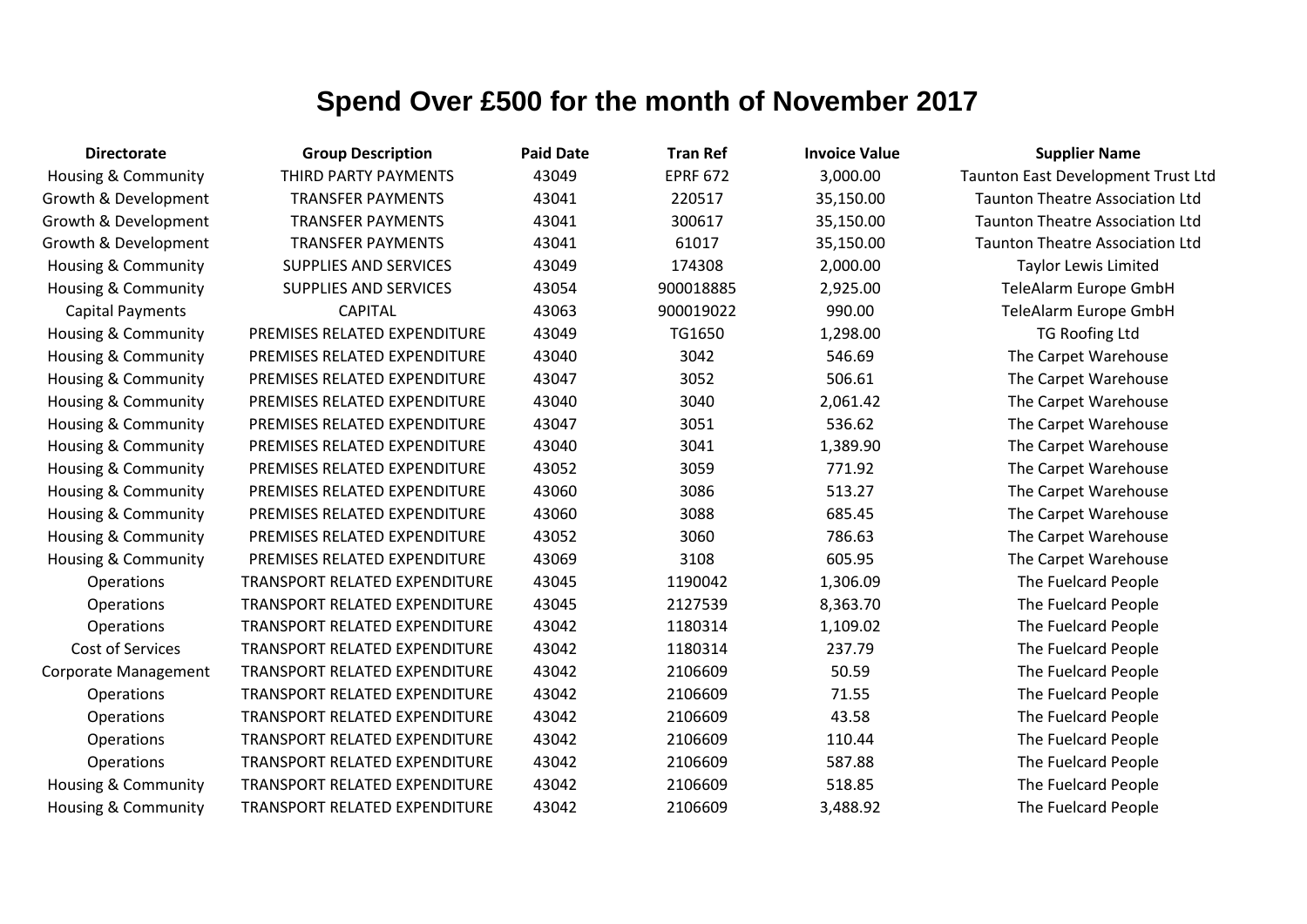| <b>Directorate</b>             | <b>Group Description</b>      | <b>Paid Date</b> | <b>Tran Ref</b>       | <b>Invoice Value</b> | <b>Supplier Name</b>                    |
|--------------------------------|-------------------------------|------------------|-----------------------|----------------------|-----------------------------------------|
| Operations                     | TRANSPORT RELATED EXPENDITURE | 43042            | 2106609               | 3,206.53             | The Fuelcard People                     |
| Operations                     | <b>SUPPLIES AND SERVICES</b>  | 43054            | 78030                 | 800.00               | The KeySafe Company                     |
| Operations                     | <b>SUPPLIES AND SERVICES</b>  | 43054            | 78030                 | 200.00               | The KeySafe Company                     |
| Operations                     | <b>EMPLOYEES</b>              | 43047            | 410631                | 2,864.00             | THE OPEN UNIVERSITY                     |
| Growth & Development           | <b>SUPPLIES AND SERVICES</b>  | 43054            | TG-4031-SEPT 201      | 6,200.00             | <b>Tom Gillham Limited</b>              |
| Growth & Development           | <b>SUPPLIES AND SERVICES</b>  | 43054            | TG-4031-SEPT 201      | 75.10                | <b>Tom Gillham Limited</b>              |
| Growth & Development           | <b>SUPPLIES AND SERVICES</b>  | 43068            | TG-4033-OCTOBER       | 5,323.22             | Tom Gillham Limited                     |
| <b>Housing &amp; Community</b> | <b>SUPPLIES AND SERVICES</b>  | 43060            | EDI0112860            | 2,145.00             | Torbay Economic Development Company Ltd |
| <b>Balance Sheet</b>           | <b>HOLDING ACCOUNTS</b>       | 43040            | 985443                | 901.90               | Travel.cloud                            |
| <b>Balance Sheet</b>           | <b>HOLDING ACCOUNTS</b>       | 43063            | 992586                | 178.33               | Travel.cloud                            |
| <b>Balance Sheet</b>           | <b>HOLDING ACCOUNTS</b>       | 43063            | 992586                | 648.90               | Travel.cloud                            |
| <b>Balance Sheet</b>           | <b>HOLDING ACCOUNTS</b>       | 43068            | 995705                | 608.20               | Travel.cloud                            |
| Housing & Community            | PREMISES RELATED EXPENDITURE  | 43040            | 9175 AHI604           | 606.13               | <b>TRAVIS PERKINS PLC</b>               |
| <b>Balance Sheet</b>           | <b>CURRENT ASSETS</b>         | 43042            | 9175AHJ693            | 621.63               | <b>TRAVIS PERKINS PLC</b>               |
| Operations                     | <b>TRANSFER PAYMENTS</b>      | 43049            | <b>FOOTPATH GRANT</b> | 950.00               | <b>Trull Parish Council</b>             |
| <b>Capital Payments</b>        | <b>CAPITAL</b>                | 43054            | A495/01               | 1,813.75             | <b>Ultim8 Construction Limited</b>      |
| Operations                     | <b>SUPPLIES AND SERVICES</b>  | 43047            | 91                    | 18,900.00            | <b>Ultim8 Solutions Ltd</b>             |
| Operations                     | <b>SUPPLIES AND SERVICES</b>  | 43047            | 91                    | 327.00               | <b>Ultim8 Solutions Ltd</b>             |
| Operations                     | <b>SUPPLIES AND SERVICES</b>  | 43047            | <b>INV001895</b>      | 6,080.84             | V4 Services Ltd                         |
| Operations                     | <b>SUPPLIES AND SERVICES</b>  | 43068            | INV001930             | 6,080.84             | V4 Services Ltd                         |
| Operations                     | <b>SUPPLIES AND SERVICES</b>  | 43042            | 0002161364AB          | 1,921.00             | Viridor Waste (Somerset) Ltd            |
| Operations                     | <b>SUPPLIES AND SERVICES</b>  | 43061            | 000219040AB           | 762.20               | Viridor Waste (Somerset) Ltd            |
| Operations                     | <b>SUPPLIES AND SERVICES</b>  | 43061            | 0000017353UA          | 3,857.04             | Viridor Waste (Somerset) Ltd            |
| Operations                     | <b>SUPPLIES AND SERVICES</b>  | 43061            | 0000017354UA          | 13,163.59            | Viridor Waste (Somerset) Ltd            |
| Housing & Community            | SUPPLIES AND SERVICES         | 43063            | 0000017073UA          | 3,108.10             | Viridor Waste (Somerset) Ltd            |
| Operations                     | <b>SUPPLIES AND SERVICES</b>  | 43063            | 0000017073UA          | 777.02               | Viridor Waste (Somerset) Ltd            |
| Operations                     | <b>SUPPLIES AND SERVICES</b>  | 43040            | 152097                | 873.12               | <b>VITAX LIMITED</b>                    |
| Operations                     | <b>SUPPLIES AND SERVICES</b>  | 43042            | 152098                | 873.12               | <b>VITAX LIMITED</b>                    |
| Operations                     | <b>SUPPLIES AND SERVICES</b>  | 43042            | 152274                | 1,929.12             | <b>VITAX LIMITED</b>                    |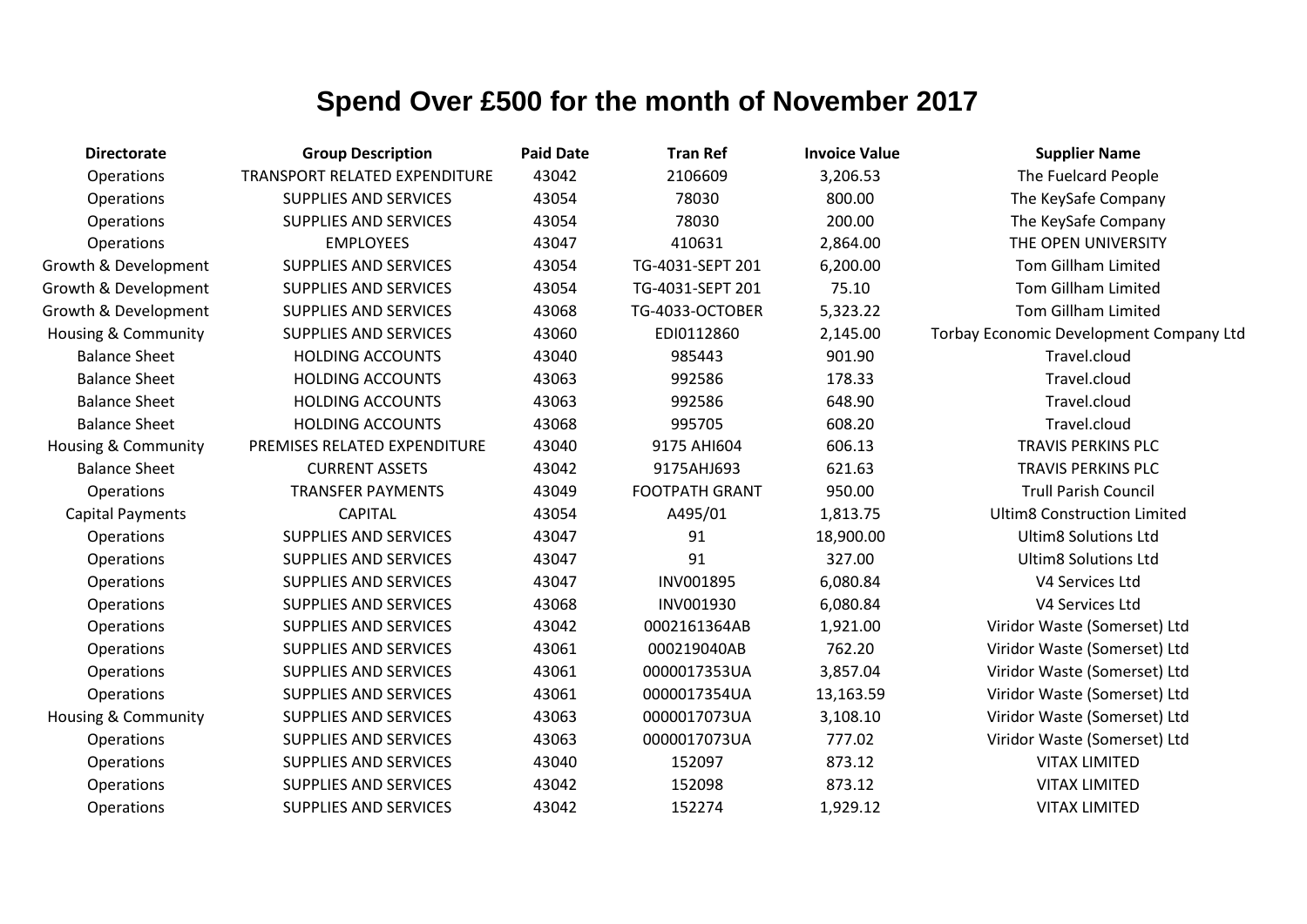| <b>Directorate</b>             | <b>Group Description</b>             | <b>Paid Date</b> | <b>Tran Ref</b>       | <b>Invoice Value</b> | <b>Supplier Name</b>                 |
|--------------------------------|--------------------------------------|------------------|-----------------------|----------------------|--------------------------------------|
| Operations                     | <b>TRANSPORT RELATED EXPENDITURE</b> | 43049            | 152670                | 1,038.48             | <b>VITAX LIMITED</b>                 |
| Operations                     | TRANSPORT RELATED EXPENDITURE        | 43049            | 152670                | 14.82                | <b>VITAX LIMITED</b>                 |
| Operations                     | TRANSPORT RELATED EXPENDITURE        | 43068            | 152668                | 5.72                 | <b>VITAX LIMITED</b>                 |
| Operations                     | <b>SUPPLIES AND SERVICES</b>         | 43068            | 152668                | 6.93                 | <b>VITAX LIMITED</b>                 |
| Operations                     | <b>SUPPLIES AND SERVICES</b>         | 43068            | 152668                | 873.12               | <b>VITAX LIMITED</b>                 |
| Operations                     | <b>SUPPLIES AND SERVICES</b>         | 43052            | 85426430              | 2,956.77             | <b>VODAFONE LIMITED (PAGING)</b>     |
| Operations                     | <b>SUPPLIES AND SERVICES</b>         | 43052            | 85426430              | 417.48               | <b>VODAFONE LIMITED (PAGING)</b>     |
| Operations                     | <b>SUPPLIES AND SERVICES</b>         | 43054            | 2082477               | 892.96               | Voicenet Solutions Ltd T/A 8x8       |
| Operations                     | <b>SUPPLIES AND SERVICES</b>         | 43054            | 2082483               | 548.68               | Voicenet Solutions Ltd T/A 8x8       |
| Operations                     | <b>SUPPLIES AND SERVICES</b>         | 43054            | 2071501               | 608.00               | Voicenet Solutions Ltd T/A 8x8       |
| Operations                     | PREMISES RELATED EXPENDITURE         | 43040            | 804235247             | 5,846.17             | Water2business                       |
| Operations                     | PREMISES RELATED EXPENDITURE         | 43042            | 8049263471            | 1,930.00             | Water2business                       |
| Operations                     | PREMISES RELATED EXPENDITURE         | 43054            | 8049358430            | 3,445.39             | Water2business                       |
| Operations                     | <b>TRANSFER PAYMENTS</b>             | 43049            | <b>FOOTPATH GRANT</b> | 2,275.00             | WELLINGTON TOWN COUNCIL              |
| <b>Housing &amp; Community</b> | PREMISES RELATED EXPENDITURE         | 43061            | TAU2116122            | 680.00               | Wessex Eagle Ltd T/A Eagle Plant     |
| Operations                     | <b>SUPPLIES AND SERVICES</b>         | 43068            | TAU2122451            | 678.95               | Wessex Eagle Ltd T/A Eagle Plant     |
| <b>Housing &amp; Community</b> | PREMISES RELATED EXPENDITURE         | 43040            | 2363676               | 1,391.25             | <b>WESSEX WATER SERVICES LTD</b>     |
| <b>Housing &amp; Community</b> | PREMISES RELATED EXPENDITURE         | 43040            | 2363674               | 1,391.25             | <b>WESSEX WATER SERVICES LTD</b>     |
| Housing & Community            | PREMISES RELATED EXPENDITURE         | 43040            | 2363675               | 1,391.25             | <b>WESSEX WATER SERVICES LTD</b>     |
| Operations                     | <b>TRANSFER PAYMENTS</b>             | 43049            | <b>FOOTPATH GRANT</b> | 2,550.00             | WEST BAGBOROUGH PARISH COUNCIL       |
| Operations                     | <b>TRANSFER PAYMENTS</b>             | 43047            | <b>BURIAL GRANT</b>   | 800.00               | WEST BUCKLAND PARISH COUNCIL         |
| Operations                     | <b>TRANSFER PAYMENTS</b>             | 43049            | <b>FOOTPATH GRANT</b> | 905.00               | WEST BUCKLAND PARISH COUNCIL         |
| and non-Specific Grant Inco    | BELOW NET COST OF SERVICES           | 43052            | <b>CIL 2017</b>       | 1,443.75             | WEST BUCKLAND PARISH COUNCIL         |
| Operations                     | <b>SUPPLIES AND SERVICES</b>         | 43045            | 8228                  | 503.85               | <b>West Country Fencing Supplies</b> |
| <b>Capital Payments</b>        | <b>CAPITAL</b>                       | 43052            | BACH S106             | 878.31               | <b>West Monkton Parish Council</b>   |
| and non-Specific Grant Inco    | BELOW NET COST OF SERVICES           | 43052            | <b>CIL 2017</b>       | 47,994.36            | <b>West Monkton Parish Council</b>   |
| <b>Capital Payments</b>        | <b>CAPITAL</b>                       | 43060            | <b>EPRF 852</b>       | 7,826.00             | West Monkton Parish Council          |
| <b>Capital Payments</b>        | <b>CAPITAL</b>                       | 43060            | <b>EPRF 854</b>       | 679.00               | <b>West Monkton Parish Council</b>   |
| <b>Housing &amp; Community</b> | PREMISES RELATED EXPENDITURE         | 43042            | 9897                  | 879.26               | <b>Western Fabrications Ltd</b>      |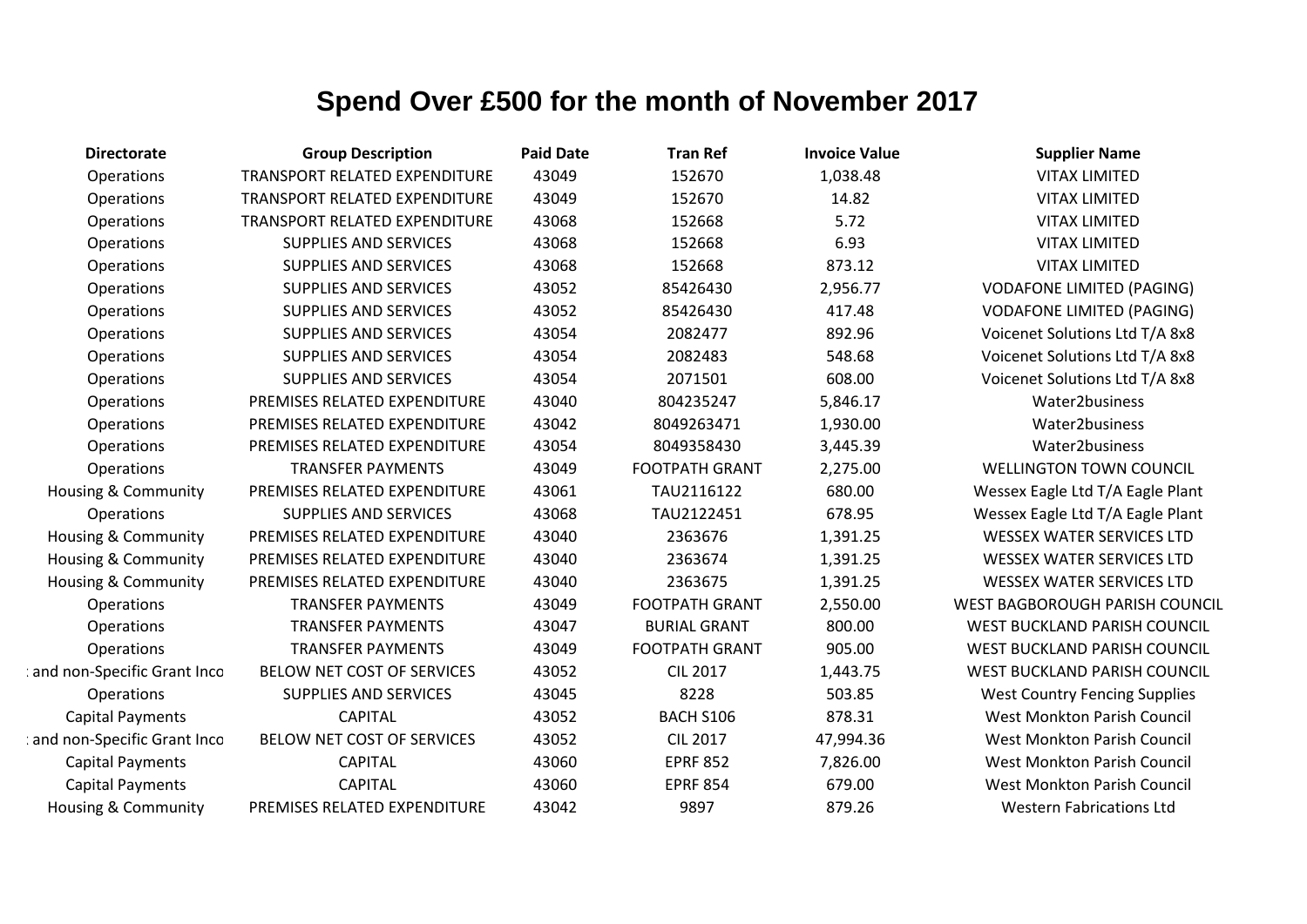| <b>Directorate</b>             | <b>Group Description</b>      | <b>Paid Date</b> | <b>Tran Ref</b>       | <b>Invoice Value</b> | <b>Supplier Name</b>             |
|--------------------------------|-------------------------------|------------------|-----------------------|----------------------|----------------------------------|
| <b>Housing &amp; Community</b> | PREMISES RELATED EXPENDITURE  | 43042            | 9893                  | 2,237.98             | <b>Western Fabrications Ltd</b>  |
| Housing & Community            | <b>SUPPLIES AND SERVICES</b>  | 43042            | 227507                | 1,660.06             | <b>Western Fabrications Ltd</b>  |
| Housing & Community            | PREMISES RELATED EXPENDITURE  | 43042            | 9895                  | 830.54               | <b>Western Fabrications Ltd</b>  |
| Housing & Community            | PREMISES RELATED EXPENDITURE  | 43042            | 9894A                 | 1,759.97             | <b>Western Fabrications Ltd</b>  |
| Housing & Community            | PREMISES RELATED EXPENDITURE  | 43042            | 9896                  | 1,049.71             | <b>Western Fabrications Ltd</b>  |
| Housing & Community            | PREMISES RELATED EXPENDITURE  | 43049            | 9901                  | 1,673.50             | <b>Western Fabrications Ltd</b>  |
| Housing & Community            | PREMISES RELATED EXPENDITURE  | 43049            | 9902                  | 810.17               | <b>Western Fabrications Ltd</b>  |
| Housing & Community            | PREMISES RELATED EXPENDITURE  | 43049            | 9903                  | 1,825.98             | <b>Western Fabrications Ltd</b>  |
| Housing & Community            | PREMISES RELATED EXPENDITURE  | 43049            | 9904                  | 1,618.01             | <b>Western Fabrications Ltd</b>  |
| Housing & Community            | PREMISES RELATED EXPENDITURE  | 43049            | 9905                  | 1,728.60             | <b>Western Fabrications Ltd</b>  |
| Housing & Community            | PREMISES RELATED EXPENDITURE  | 43049            | 9900                  | 798.81               | <b>Western Fabrications Ltd</b>  |
| Housing & Community            | PREMISES RELATED EXPENDITURE  | 43049            | 9899                  | 1,769.98             | <b>Western Fabrications Ltd</b>  |
| Housing & Community            | PREMISES RELATED EXPENDITURE  | 43055            | 9907                  | 1,324.07             | <b>Western Fabrications Ltd</b>  |
| Housing & Community            | PREMISES RELATED EXPENDITURE  | 43055            | 9908                  | 713.66               | <b>Western Fabrications Ltd</b>  |
| Housing & Community            | PREMISES RELATED EXPENDITURE  | 43055            | 9906                  | 2,863.52             | <b>Western Fabrications Ltd</b>  |
| Housing & Community            | PREMISES RELATED EXPENDITURE  | 43063            | 9912                  | 1,201.23             | <b>Western Fabrications Ltd</b>  |
| <b>Housing &amp; Community</b> | PREMISES RELATED EXPENDITURE  | 43063            | 9911                  | 650.85               | <b>Western Fabrications Ltd</b>  |
| Housing & Community            | PREMISES RELATED EXPENDITURE  | 43063            | 9910                  | 2,552.45             | <b>Western Fabrications Ltd</b>  |
| Housing & Community            | PREMISES RELATED EXPENDITURE  | 43063            | 9909                  | 1,042.01             | <b>Western Fabrications Ltd</b>  |
| Operations                     | TRANSPORT RELATED EXPENDITURE | 43047            | 2530810               | 1,516.49             | <b>WESTERN FUEL</b>              |
| Housing & Community            | PREMISES RELATED EXPENDITURE  | 43049            | 9898                  | 1,151.49             | <b>Westward Fabrications Ltd</b> |
| Operations                     | <b>EMPLOYEES</b>              | 43041            | 78/0002               | 5,624.00             | White Boar Consultants Limited   |
| Operations                     | <b>EMPLOYEES</b>              | 43041            | 78/0001               | 4,440.00             | White Boar Consultants Limited   |
| Operations                     | <b>EMPLOYEES</b>              | 43041            | 78/0004               | 2,664.00             | White Boar Consultants Limited   |
| Operations                     | <b>EMPLOYEES</b>              | 43041            | 78/0003               | 2,368.00             | White Boar Consultants Limited   |
| Operations                     | <b>TRANSFER PAYMENTS</b>      | 43042            | $\mathbf{1}$          | 12,185.40            | WIVELISCOMBE TOWN COUNCIL        |
| Operations                     | <b>TRANSFER PAYMENTS</b>      | 43047            | <b>BURIAL GRANT</b>   | 925.00               | WIVELISCOMBE TOWN COUNCIL        |
| Operations                     | <b>TRANSFER PAYMENTS</b>      | 43049            | <b>FOOTPATH GRANT</b> | 2,610.00             | WIVELISCOMBE TOWN COUNCIL        |
| and non-Specific Grant Inco    | BELOW NET COST OF SERVICES    | 43052            | <b>CIL 2017</b>       | 640.93               | WIVELISCOMBE TOWN COUNCIL        |